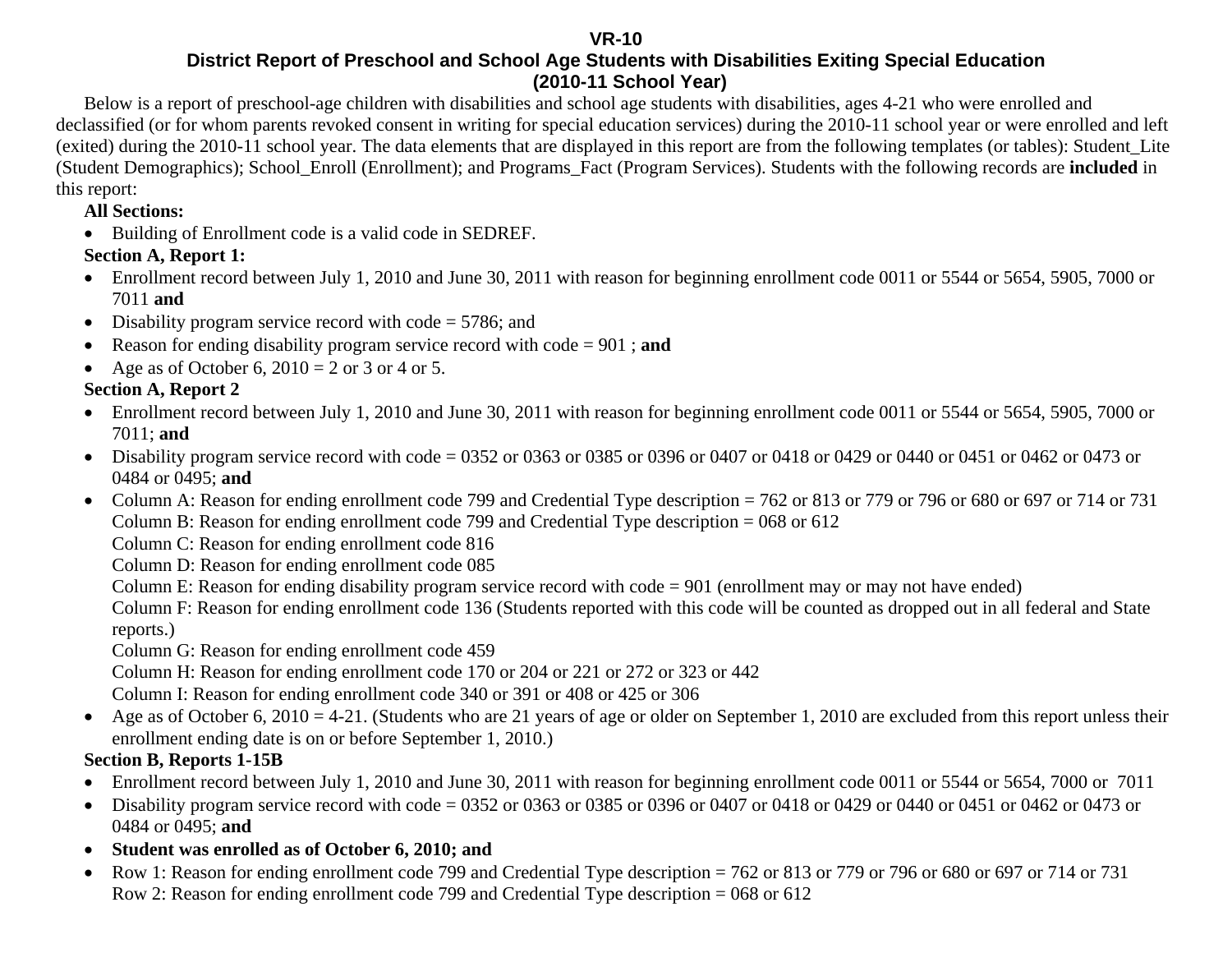Row 3: Reason for ending enrollment code 816

Row 4: Reason for ending enrollment code 085

Row 5: Reason for ending disability program service record with code = 901 (enrollment may or may not have ended)

 Row 6: Reason for ending enrollment code 136 (Students reported with this code will be counted as dropped out in all federal and State reports.)

Row 7: Reason for ending enrollment code 459

Row 8: Reason for ending enrollment code 170 or 204 or 221 or 272 or 323 or 442

Row 9: Reason for ending enrollment code 340 or 391 or 408 or 425 or 306;

- Report 15B, Column A: Gender = Male; Column B: Gender = Female; Column D: LEP Programs Fact record with code = 0231; Column E: No LEP Programs Fact Record with code 0231
- $\bullet$ Age as of October 6, 2010 = 14-21. (Students who are 21 years of age or older on September 1, 2010 are excluded from this report unless their enrollment ending date is on or before September 1, 2010.)

**Notes for Section A, Report 2 and Section B, Reports 1-15B:** Students with multiple reasons for ending enrollment in the same school year will be included as follows:

• A student will be reported according to the last applicable reason for ending enrollment during the school year. Please note that the following reasons for ending enrollment codes are **not** used for this report:

8305 (End CSE Responsibility Only Enrollment)

8228 (End Walk-in Enrollment)

629 (Previously earned an IEP diploma)

357 (Left school: previously counted as a dropout)

289 (Transferred to an approved AHSEP or HSEP program)

140 (Preschool special education status determined or determination process stopped for any reason)

- If a student was declassified (or parents revoked consent in writing for special education services) and also has an applicable reason for ending enrollment, the student will be included according to the reason for ending enrollment and **not** also as a declassified student.
- If a student has a reason for ending enrollment, but returns to school in the same school year and has one of the following reasons for ending enrollment codes, the student is deemed to be still enrolled so is excluded from the report:

EOY (End of Year)

782 (Entry into a different grade in the same school building)

5938 (Leaving a NYC community district under NCLB - a victim of a serious violent incident)

5927 (Leaving a school under NCLB - a victim of a serious violent incident)

255 (Transferred to home-schooling by parent or guardian)

238 (Transferred to homebound instruction provided by this district)

153 (Transferred to another school in this district or an out-of-district placement)

#### **Section C**

- Disability program service record with code = 0352 or 0363 or 0385 or 0396 or 0407 or 0418 or 0429 or 0440 or 0451 or 0462 or 0473 or 0484 or 0495; **and**
- Reason for ending enrollment record with code = 799 or 085 or 816; **and**
- •Postgraduate Plan Description codes 1-11; **and**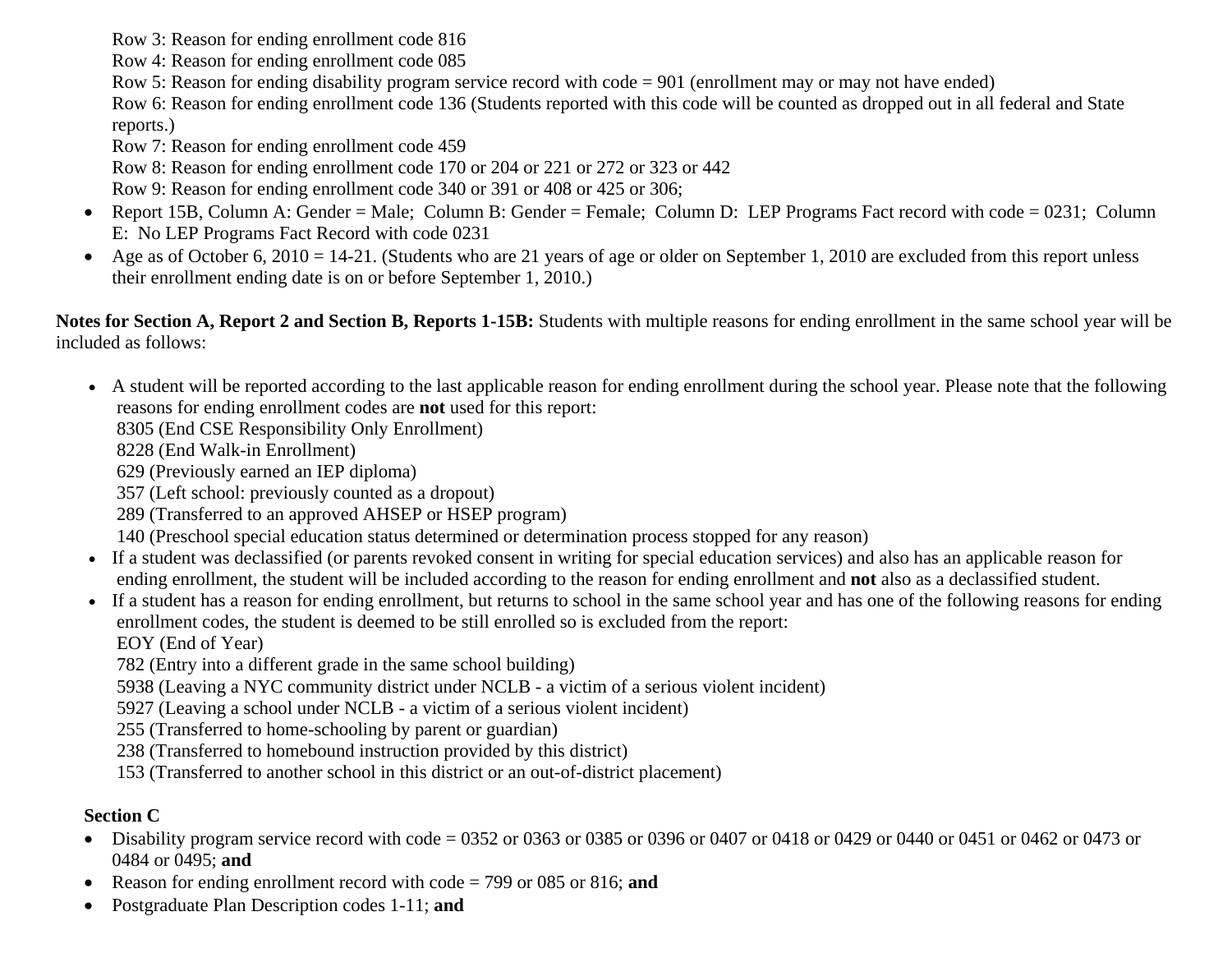$\bullet$ Age as of October 6,  $2010 = 14-21$ .

**The Report of Included Students:** This report includes a listing of students who are **included** in any section of the VR10 report. These are students that meet the above criteria.

**The Report of Excluded Students:** This is a listing of students who are **excluded** from the reports, which are those students that meet some of the above criteria but not all. School districts should use these lists to verify the accuracy of data submitted for each student. The reports with aggregate numbers provide the results the State will use in all Statewide and district level aggregations, reporting to the USDOE and for other reporting and analysis.

#### **The following reasonability checks are programmed into Section B, Report 14 of this VR-10 report:**

The total reported in every row of Section B, Report 14 are compared with the same total in the VR-10 report from the 2009-10 school year. The total numbers for both years are displayed for your information. After the data are certified, school districts will be required to provide an explanation of any discrepancy of 10 students **and** 10 percent between 2010-11 and 2009-10 totals in any row. The request for an explanation does not mean a district or school cannot have a discrepancy of 10 students **and** 10 percent; it just means that the Department needs an explanation of possible circumstances or change in policy, practices and procedures that may have caused such a discrepancy.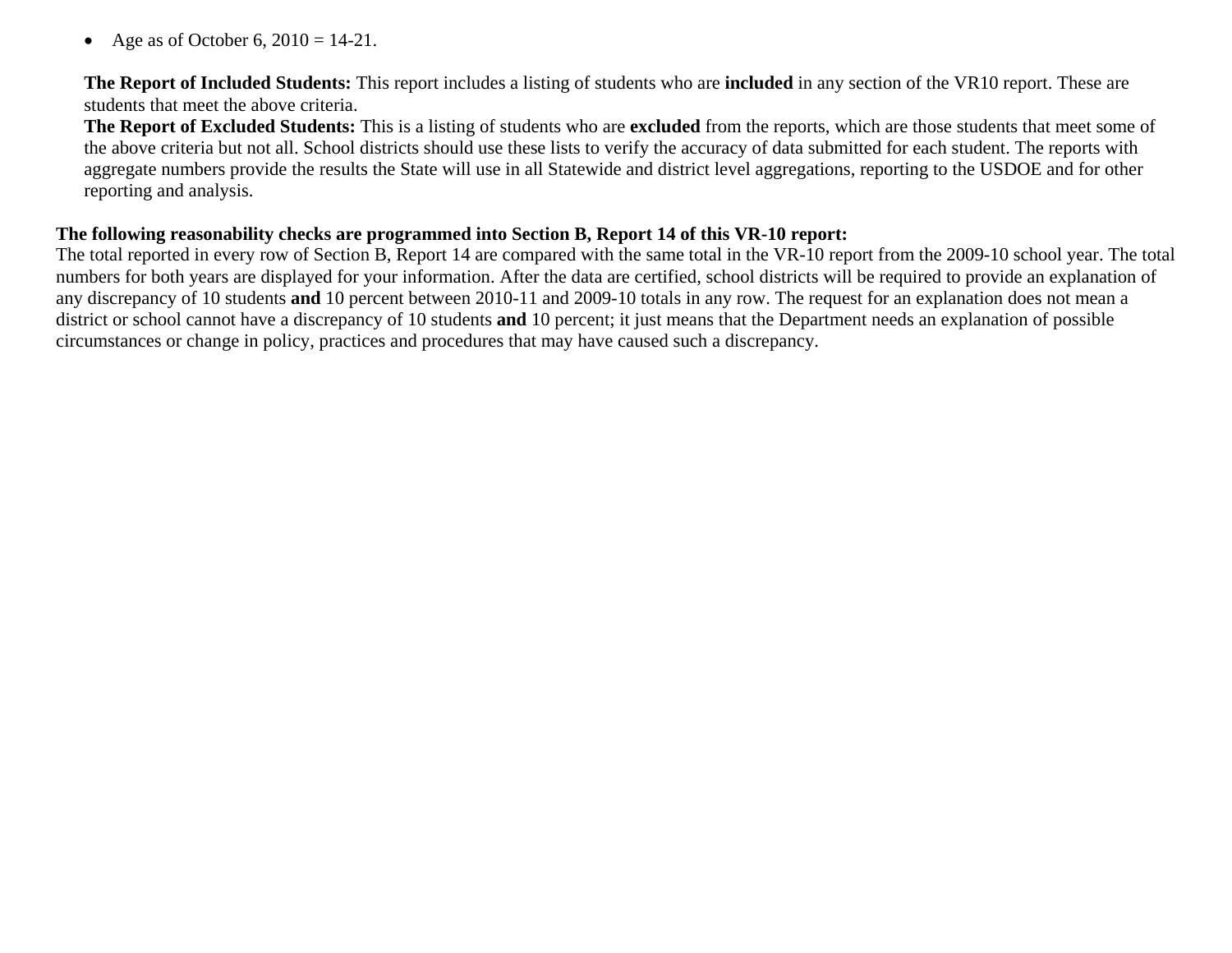# **VR-10 Section A, Report 1: Report of Preschool Children with Disabilities Declassified Between Ages 3-5 July 1, 2010 to June 30, 2011**

This table contains all preschool children with disabilities for whom the school district has CPSE responsibility and has reported reason for ending disability code of "901" for declassification (or for whom parents revoked consent in writing for special education services).

**Directions:** Please review list of **included** and **excluded** students that accompany this report and verify the accuracy of all data included for each student in these lists. The report tables below display the aggregate numbers of students that meet the criteria to be included in each cell of the tables below. The links below the numbers in each cell provide a list of students. **If any student information needs to be corrected, please make the necessary corrections by following directions provided by your district data coordinator or Regional Information Center before the certification due date.**

|             |                                             | A                                               | B                                                                                                                                                                                                                                                                                     |
|-------------|---------------------------------------------|-------------------------------------------------|---------------------------------------------------------------------------------------------------------------------------------------------------------------------------------------------------------------------------------------------------------------------------------------|
| Line<br>No. | <b>Disability Category</b>                  | <b>PRESCHOOL</b><br>Declassified* at Age 2 or 3 | PRESCHOOL to SCHOOL-AGE<br><b>TRANSITION Enrolled in General</b><br><b>Education Without a Disability</b><br><b>Classification After Transitioning from</b><br><b>Preschool Special Education to School-</b><br><b>Age Programs or Preschool Child</b><br>Declassified* at Age 4 or 5 |
| 14          | <b>Preschool Students with a Disability</b> |                                                 |                                                                                                                                                                                                                                                                                       |

**\* Includes children for whom parents revoked consent in writing for special education services.** 

#### **VR-10 Section A, Report 2: Report of School Age Students with Disabilities Exiting Special Education (Ages 4-21) July 1, 2010 to June 30, 2011**

This table contains all school-age students with disabilities for whom the school district has CSE responsibility and has reported a reason for ending enrollment or reason for ending disability code of "901" for declassification (or for students for whom parents revoked consent in writing for special education services).

**Directions:** Please review list of **included** and **excluded** students that accompany this report and verify the accuracy of all data included for each student in these lists. The report tables below display the aggregate numbers of students that meet the criteria to be included in each cell of the tables below. The links below the numbers in each cell provide a list of students. **If any student information needs to be corrected, please make the necessary corrections by following directions provided by your district data coordinator or Regional Information Center before the certification due date.**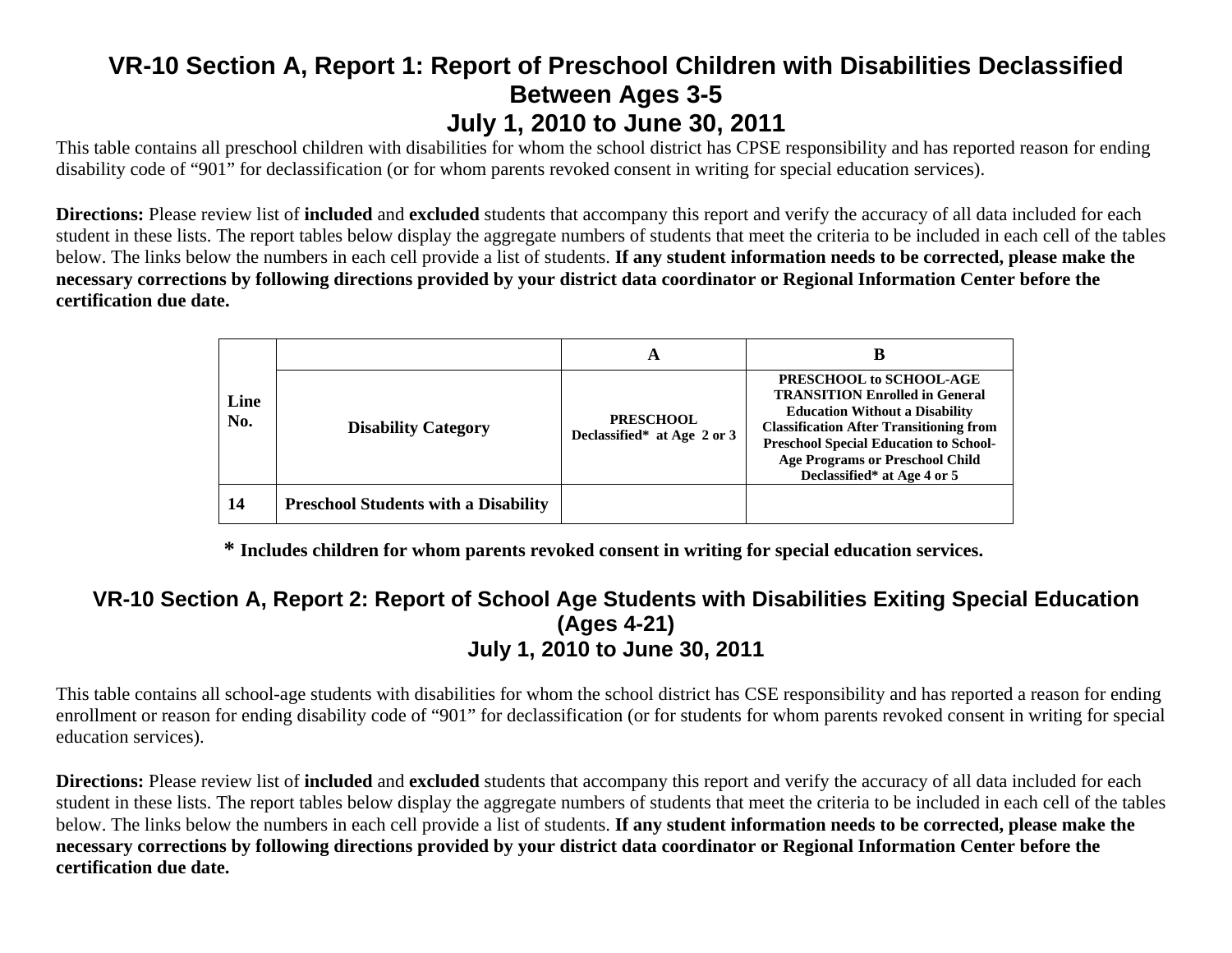|                         |                                                  | $\mathbf{A}$              | $\bf{B}$                | $\mathbf C$                                                    | $\mathbf{D}$                 | ${\bf E}$                                                       | $\mathbf F$                             | $\mathbf G$ | $\mathbf H$                         | $\mathbf I$           | ${\bf J}$    |
|-------------------------|--------------------------------------------------|---------------------------|-------------------------|----------------------------------------------------------------|------------------------------|-----------------------------------------------------------------|-----------------------------------------|-------------|-------------------------------------|-----------------------|--------------|
|                         |                                                  |                           |                         |                                                                |                              | <b>Basis of Exit</b>                                            |                                         |             |                                     |                       |              |
| Line<br>No.             | <b>Disability Category</b>                       | <b>Regents</b><br>Diploma | Local<br><b>Diploma</b> | $\mathbf{H}\mathbf{S}$<br><b>Equivalency</b><br><b>Diploma</b> | <b>IEP</b><br><b>Diploma</b> | <b>Declassified</b><br>and Returned<br>to General<br>Education* | <b>Reached</b><br><b>Maximum</b><br>Age | <b>Died</b> | Moved,<br>Known to be<br>Continuing | <b>Dropped</b><br>Out | <b>Total</b> |
| $\mathbf{1}$            | <b>Autism</b>                                    |                           |                         |                                                                |                              |                                                                 |                                         |             |                                     |                       |              |
| $\mathbf 2$             | <b>Emotional</b><br><b>Disturbance</b>           |                           |                         |                                                                |                              |                                                                 |                                         |             |                                     |                       |              |
| $\overline{\mathbf{3}}$ | <b>Learning Disability</b>                       |                           |                         |                                                                |                              |                                                                 |                                         |             |                                     |                       |              |
| $\overline{\mathbf{4}}$ | <b>Intellectual</b><br><b>Disability</b>         |                           |                         |                                                                |                              |                                                                 |                                         |             |                                     |                       |              |
| 5                       | <b>Deafness</b>                                  |                           |                         |                                                                |                              |                                                                 |                                         |             |                                     |                       |              |
| 6                       | <b>Hearing</b><br>Impairment                     |                           |                         |                                                                |                              |                                                                 |                                         |             |                                     |                       |              |
| $\overline{7}$          | <b>Speech or Language</b><br>Impairment          |                           |                         |                                                                |                              |                                                                 |                                         |             |                                     |                       |              |
| $\bf{8}$                | <b>Visual Impairment</b><br>(includes Blindness) |                           |                         |                                                                |                              |                                                                 |                                         |             |                                     |                       |              |
| $\boldsymbol{9}$        | Orthopedic<br><b>Impairment</b>                  |                           |                         |                                                                |                              |                                                                 |                                         |             |                                     |                       |              |
| 10                      | <b>Other Health</b><br>Impairment                |                           |                         |                                                                |                              |                                                                 |                                         |             |                                     |                       |              |
| 11                      | <b>Multiple Disabilities</b>                     |                           |                         |                                                                |                              |                                                                 |                                         |             |                                     |                       |              |
| 12                      | <b>Deaf-Blindness</b>                            |                           |                         |                                                                |                              |                                                                 |                                         |             |                                     |                       |              |
| 13                      | <b>Traumatic Brain</b><br>Injury                 |                           |                         |                                                                |                              |                                                                 |                                         |             |                                     |                       |              |
| 14                      | <b>Column Totals</b>                             |                           |                         |                                                                |                              |                                                                 |                                         |             |                                     |                       |              |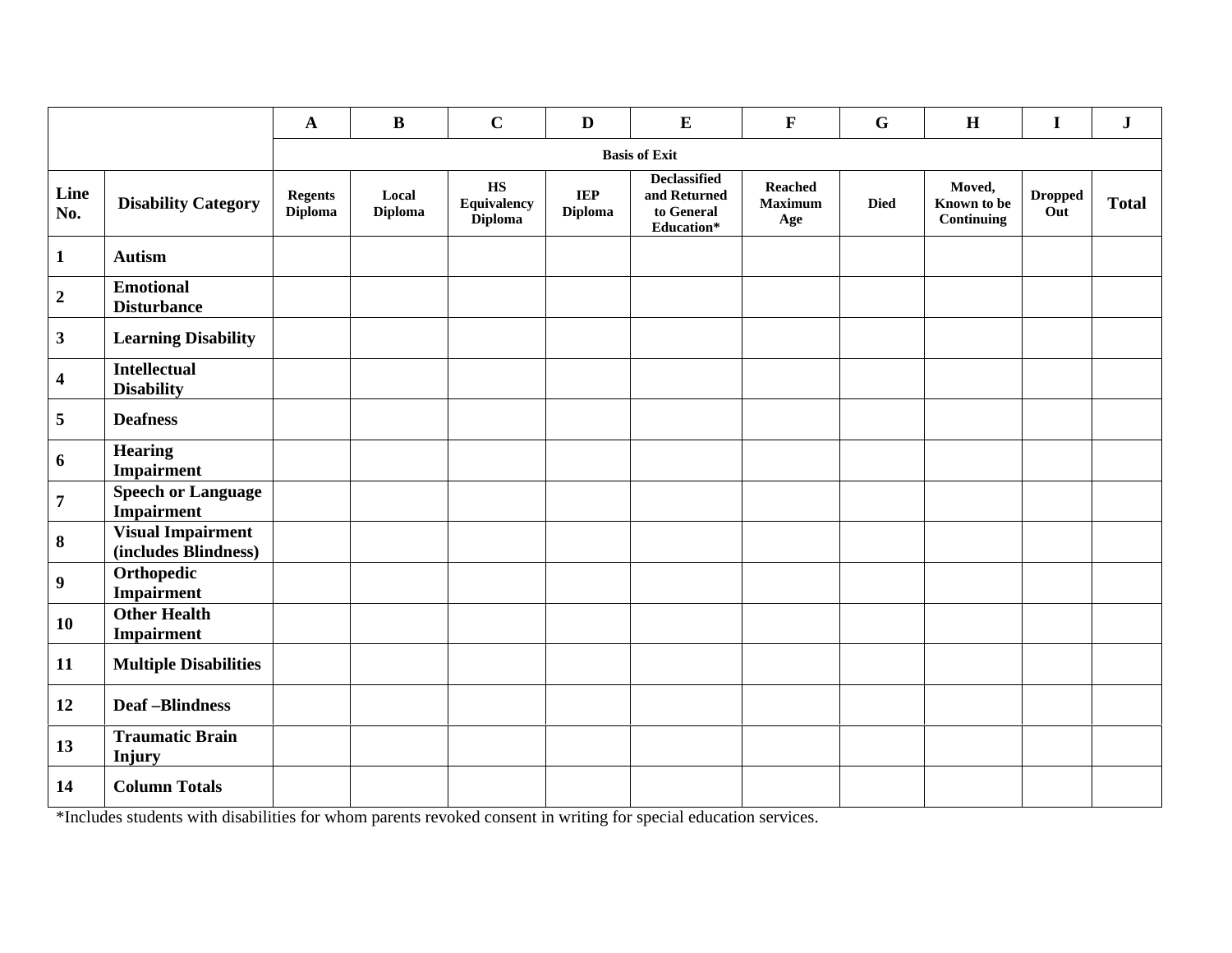Reports 1-15B in this section and Report 16 in Section C contain students with disabilities, ages 14-21, who were enrolled in the same school district on October 6, 2010 and for whom the school district has CSE responsibility AND accountability responsibility. Students in these reports are a subset of students displayed in Section A, Table 2. Data from Reports 1-15B will be reported to the United States Department of Education.

|                         |                                                                                       | A  | B  | C  | D                         | Е  | F  | G  | H  |                       |
|-------------------------|---------------------------------------------------------------------------------------|----|----|----|---------------------------|----|----|----|----|-----------------------|
|                         |                                                                                       |    |    |    | Age as of October 6, 2010 |    |    |    |    | <b>Total</b><br>(A-H) |
|                         | <b>Basis of Exit</b>                                                                  | 14 | 15 | 16 | 17                        | 18 | 19 | 20 | 21 |                       |
| 1                       | <b>Regents Diploma</b>                                                                |    |    |    |                           |    |    |    |    |                       |
| $\boldsymbol{2}$        | <b>Local Diploma</b>                                                                  |    |    |    |                           |    |    |    |    |                       |
| 3                       | <b>High School Equivalency</b><br>Diploma (Also referred to as<br><b>GED Diploma)</b> |    |    |    |                           |    |    |    |    |                       |
| $\overline{\mathbf{4}}$ | <b>Individualized Education</b><br>Program Diploma                                    |    |    |    |                           |    |    |    |    |                       |
| 5                       | <b>Declassified and Returned to</b><br><b>General Education*</b>                      |    |    |    |                           |    |    |    |    |                       |
| 6                       | <b>Reached Maximum Age</b>                                                            |    |    |    |                           |    |    |    |    |                       |
| 7                       | <b>Died</b>                                                                           |    |    |    |                           |    |    |    |    |                       |
| 8                       | <b>Moved, Known to be Continuing</b>                                                  |    |    |    |                           |    |    |    |    |                       |
| 9                       | <b>Dropped Out</b>                                                                    |    |    |    |                           |    |    |    |    |                       |
| <b>10</b>               | <b>Total</b>                                                                          |    |    |    |                           |    |    |    |    |                       |

#### **Report 1: Report of Students with Autism**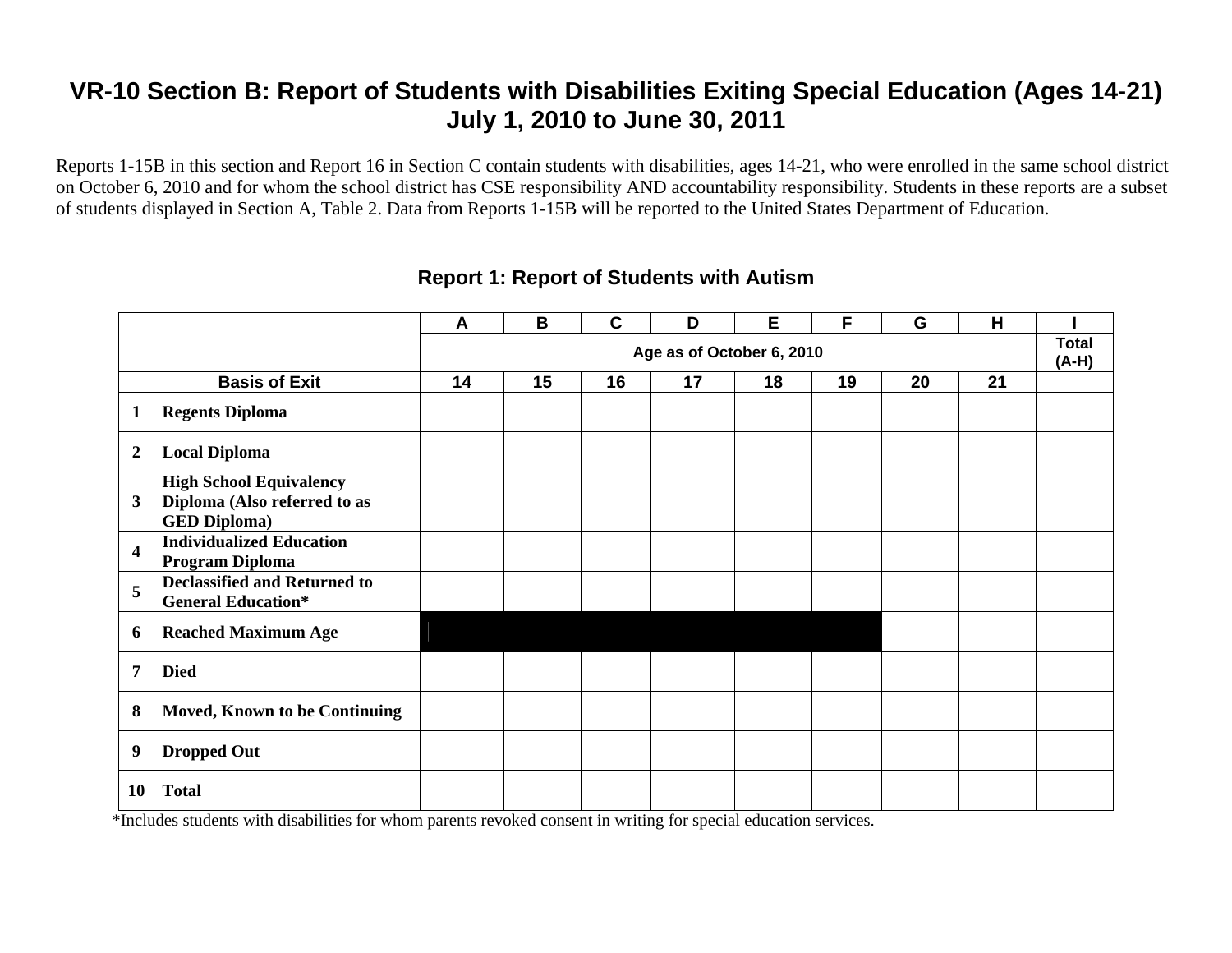|                         |                                                                                       | A  | B  | $\mathbf C$ | D                         | Е  | F  | G  | H  |                         |
|-------------------------|---------------------------------------------------------------------------------------|----|----|-------------|---------------------------|----|----|----|----|-------------------------|
|                         |                                                                                       |    |    |             | Age as of October 6, 2010 |    |    |    |    | <b>Total</b><br>$(A-H)$ |
|                         | <b>Basis of Exit</b>                                                                  | 14 | 15 | 16          | 17                        | 18 | 19 | 20 | 21 |                         |
| 1                       | <b>Regents Diploma</b>                                                                |    |    |             |                           |    |    |    |    |                         |
| $\overline{2}$          | <b>Local Diploma</b>                                                                  |    |    |             |                           |    |    |    |    |                         |
| $\mathbf{3}$            | <b>High School Equivalency</b><br>Diploma (Also referred to as<br><b>GED Diploma)</b> |    |    |             |                           |    |    |    |    |                         |
| $\overline{\mathbf{4}}$ | <b>Individualized Education</b><br>Program Diploma                                    |    |    |             |                           |    |    |    |    |                         |
| 5                       | <b>Declassified and Returned to</b><br><b>General Education*</b>                      |    |    |             |                           |    |    |    |    |                         |
| 6                       | <b>Reached Maximum Age</b>                                                            |    |    |             |                           |    |    |    |    |                         |
| 7                       | <b>Died</b>                                                                           |    |    |             |                           |    |    |    |    |                         |
| 8                       | <b>Moved, Known to be Continuing</b>                                                  |    |    |             |                           |    |    |    |    |                         |
| 9                       | <b>Dropped Out</b>                                                                    |    |    |             |                           |    |    |    |    |                         |
| 10                      | <b>Total</b>                                                                          |    |    |             |                           |    |    |    |    |                         |

#### **Report 2: Report of Students with Emotional Disturbance**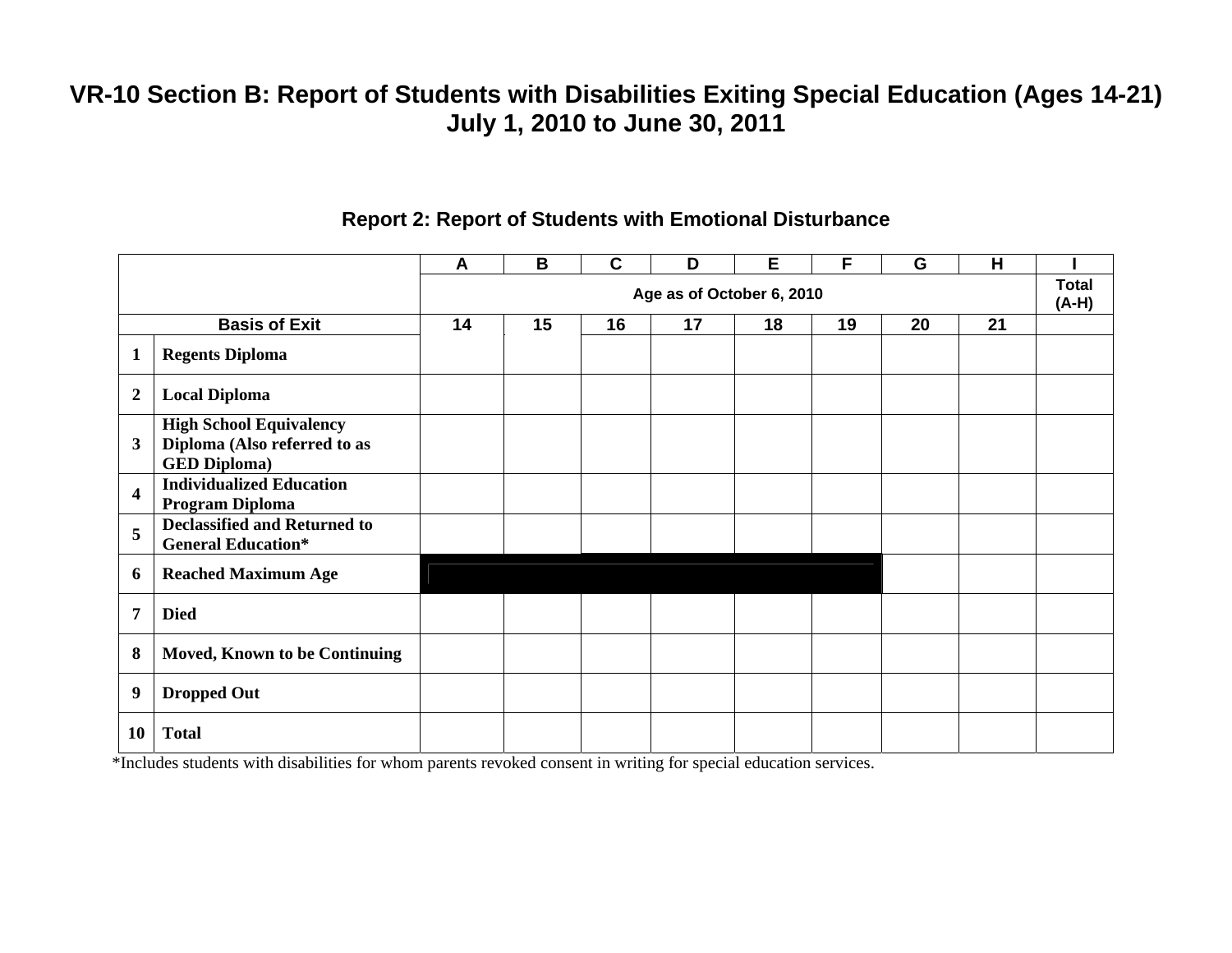|                         |                                                                                       | A  | B  | $\mathbf C$ | D                         | E  | F  | G  | H  |                         |
|-------------------------|---------------------------------------------------------------------------------------|----|----|-------------|---------------------------|----|----|----|----|-------------------------|
|                         |                                                                                       |    |    |             | Age as of October 6, 2010 |    |    |    |    | <b>Total</b><br>$(A-H)$ |
|                         | <b>Basis of Exit</b>                                                                  | 14 | 15 | 16          | 17                        | 18 | 19 | 20 | 21 |                         |
| $\mathbf{1}$            | <b>Regents Diploma</b>                                                                |    |    |             |                           |    |    |    |    |                         |
| $\boldsymbol{2}$        | <b>Local Diploma</b>                                                                  |    |    |             |                           |    |    |    |    |                         |
| 3                       | <b>High School Equivalency</b><br>Diploma (Also referred to as<br><b>GED Diploma)</b> |    |    |             |                           |    |    |    |    |                         |
| $\overline{\mathbf{4}}$ | <b>Individualized Education</b><br>Program Diploma                                    |    |    |             |                           |    |    |    |    |                         |
| 5                       | <b>Declassified and Returned to</b><br><b>General Education*</b>                      |    |    |             |                           |    |    |    |    |                         |
| 6                       | <b>Reached Maximum Age</b>                                                            |    |    |             |                           |    |    |    |    |                         |
| 7                       | <b>Died</b>                                                                           |    |    |             |                           |    |    |    |    |                         |
| 8                       | <b>Moved, Known to be Continuing</b>                                                  |    |    |             |                           |    |    |    |    |                         |
| 9                       | <b>Dropped Out</b>                                                                    |    |    |             |                           |    |    |    |    |                         |
| 10                      | <b>Total</b>                                                                          |    |    |             |                           |    |    |    |    |                         |

#### **Report 3: Report of Students with Learning Disabilities**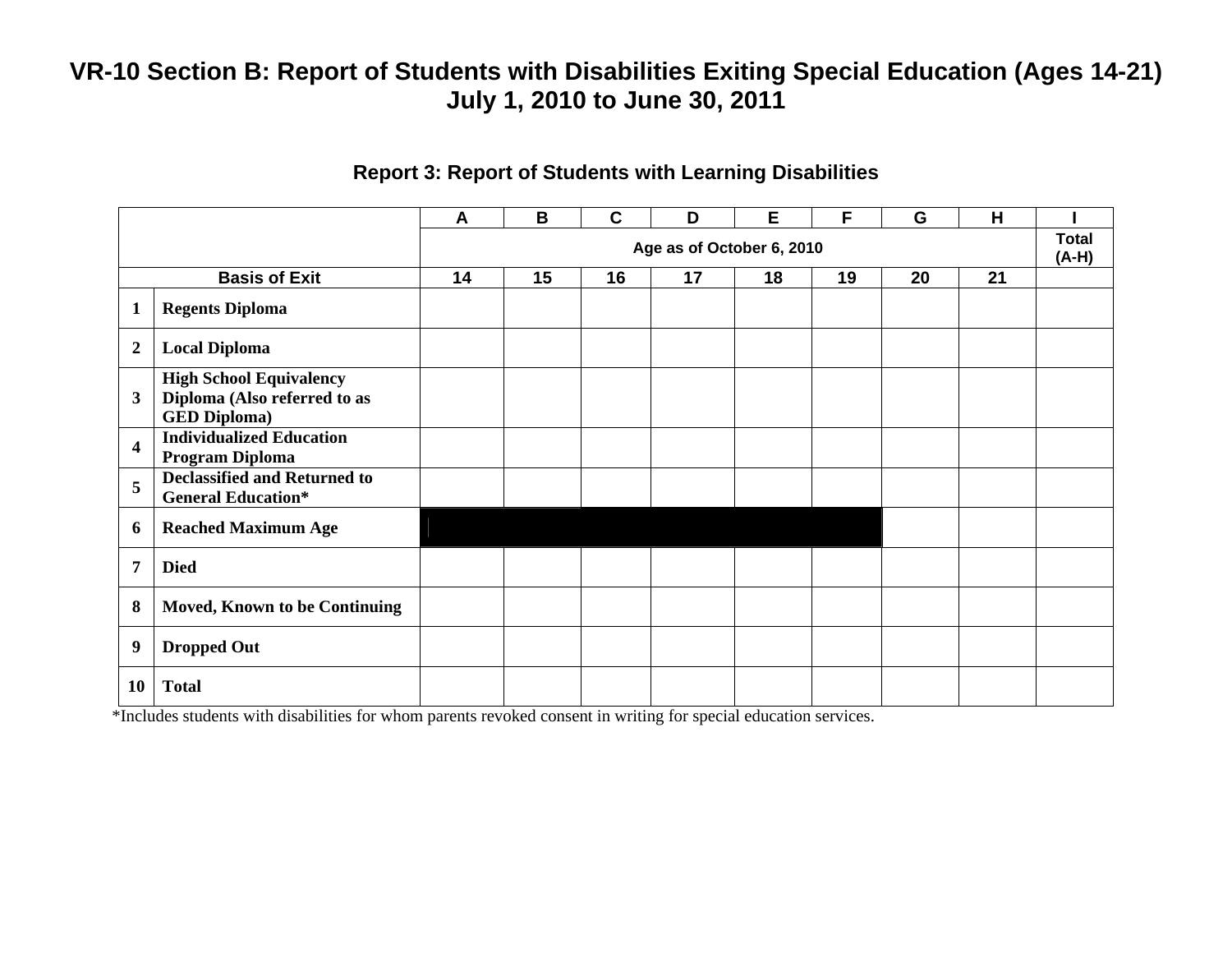#### **Report 4: Report of Students with Intellectual Disability**

|                         |                                                                                       | A  | B  | $\mathbf C$ | D                         | E  | F  | G  | H  |                         |
|-------------------------|---------------------------------------------------------------------------------------|----|----|-------------|---------------------------|----|----|----|----|-------------------------|
|                         |                                                                                       |    |    |             | Age as of October 6, 2010 |    |    |    |    | <b>Total</b><br>$(A-H)$ |
|                         | <b>Basis of Exit</b>                                                                  | 14 | 15 | 16          | 17                        | 18 | 19 | 20 | 21 |                         |
| $\mathbf{1}$            | <b>Regents Diploma</b>                                                                |    |    |             |                           |    |    |    |    |                         |
| $\overline{2}$          | <b>Local Diploma</b>                                                                  |    |    |             |                           |    |    |    |    |                         |
| 3                       | <b>High School Equivalency</b><br>Diploma (Also referred to as<br><b>GED Diploma)</b> |    |    |             |                           |    |    |    |    |                         |
| $\overline{\mathbf{4}}$ | <b>Individualized Education</b><br>Program Diploma                                    |    |    |             |                           |    |    |    |    |                         |
| 5                       | <b>Declassified and Returned to</b><br><b>General Education*</b>                      |    |    |             |                           |    |    |    |    |                         |
| 6                       | <b>Reached Maximum Age</b>                                                            |    |    |             |                           |    |    |    |    |                         |
| $\overline{7}$          | <b>Died</b>                                                                           |    |    |             |                           |    |    |    |    |                         |
| 8                       | <b>Moved, Known to be Continuing</b>                                                  |    |    |             |                           |    |    |    |    |                         |
| 9                       | <b>Dropped Out</b>                                                                    |    |    |             |                           |    |    |    |    |                         |
| 10                      | <b>Total</b>                                                                          |    |    |             |                           |    |    |    |    |                         |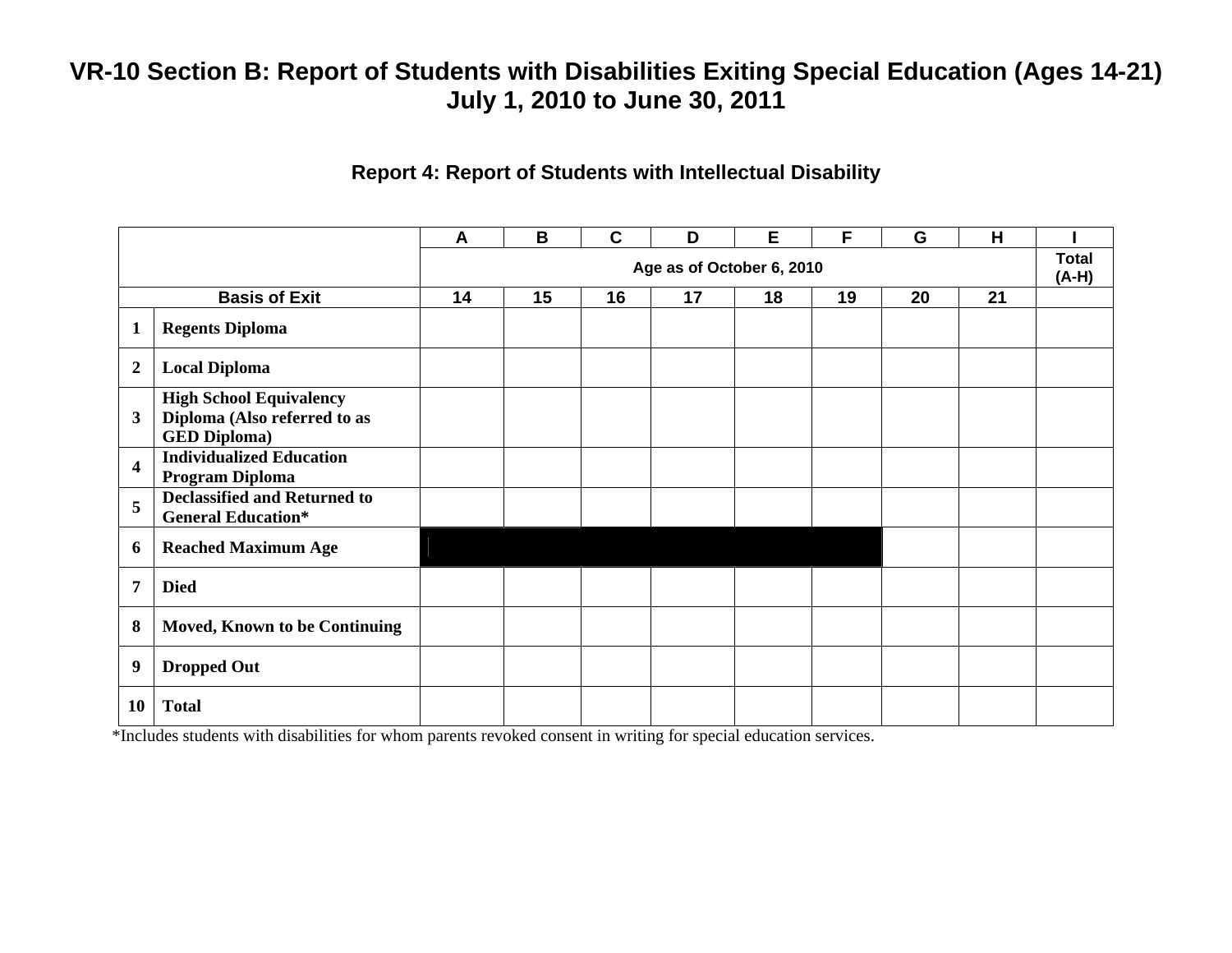#### **Report 5: Report of Students with Deafness**

|                         |                                                                                       | A  | B  | $\mathbf C$ | D                         | Е  | F  | G  | H  |                       |
|-------------------------|---------------------------------------------------------------------------------------|----|----|-------------|---------------------------|----|----|----|----|-----------------------|
|                         |                                                                                       |    |    |             | Age as of October 6, 2010 |    |    |    |    | <b>Total</b><br>(A-H) |
|                         | <b>Basis of Exit</b>                                                                  | 14 | 15 | 16          | 17                        | 18 | 19 | 20 | 21 |                       |
| $\mathbf{1}$            | <b>Regents Diploma</b>                                                                |    |    |             |                           |    |    |    |    |                       |
| $\overline{2}$          | <b>Local Diploma</b>                                                                  |    |    |             |                           |    |    |    |    |                       |
| 3                       | <b>High School Equivalency</b><br>Diploma (Also referred to as<br><b>GED Diploma)</b> |    |    |             |                           |    |    |    |    |                       |
| $\overline{\mathbf{4}}$ | <b>Individualized Education</b><br>Program Diploma                                    |    |    |             |                           |    |    |    |    |                       |
| 5                       | <b>Declassified and Returned to</b><br><b>General Education*</b>                      |    |    |             |                           |    |    |    |    |                       |
| 6                       | <b>Reached Maximum Age</b>                                                            |    |    |             |                           |    |    |    |    |                       |
| 7                       | <b>Died</b>                                                                           |    |    |             |                           |    |    |    |    |                       |
| 8                       | <b>Moved, Known to be Continuing</b>                                                  |    |    |             |                           |    |    |    |    |                       |
| 9                       | <b>Dropped Out</b>                                                                    |    |    |             |                           |    |    |    |    |                       |
| 10                      | <b>Total</b>                                                                          |    |    |             |                           |    |    |    |    |                       |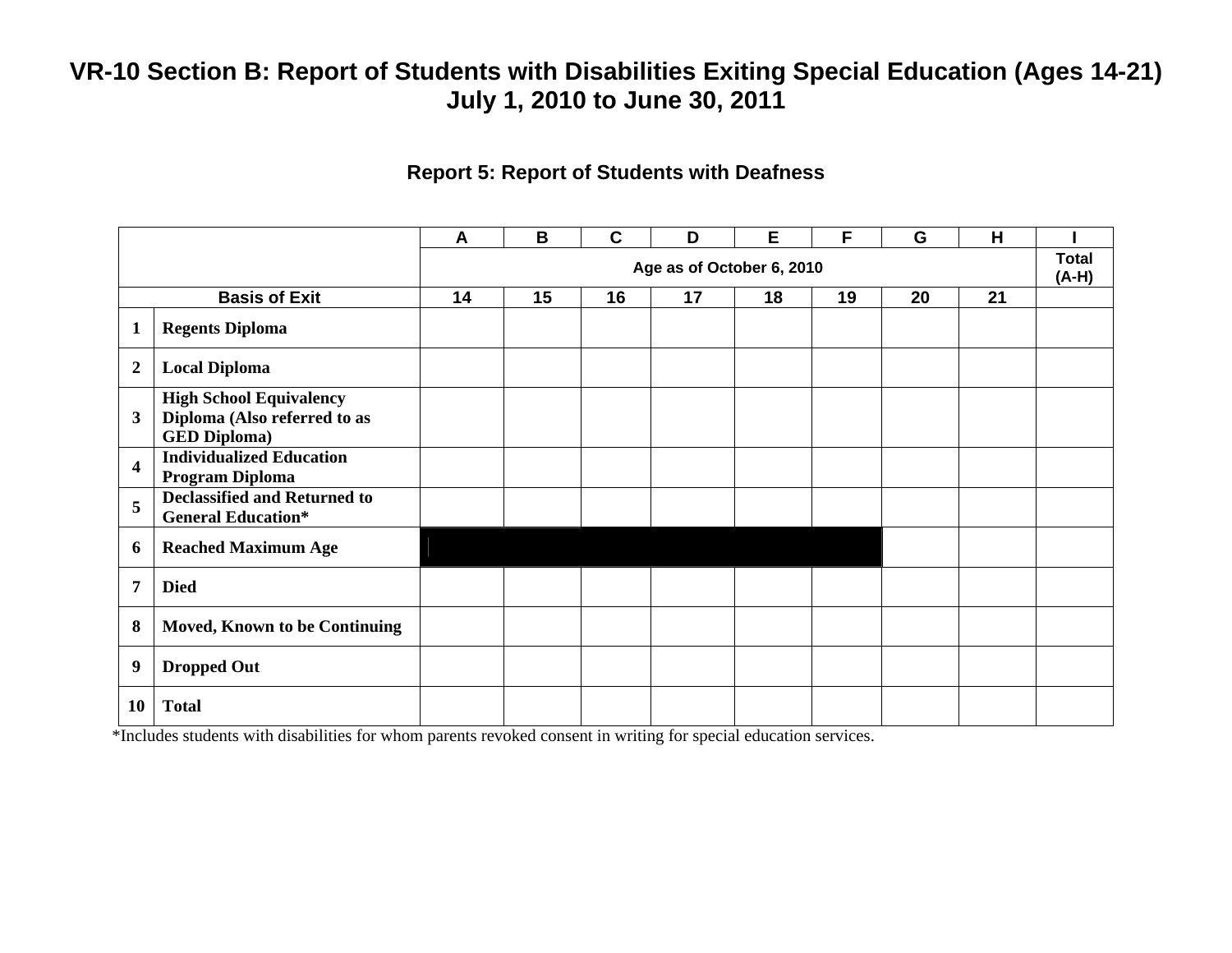#### **Report 6: Report of Students with Hearing Impairments**

|                  |                                                                                       | $\boldsymbol{A}$ | B  | $\mathbf C$ | D                         | E  | F  | G  | H  |                         |
|------------------|---------------------------------------------------------------------------------------|------------------|----|-------------|---------------------------|----|----|----|----|-------------------------|
|                  |                                                                                       |                  |    |             | Age as of October 6, 2010 |    |    |    |    | <b>Total</b><br>$(A-H)$ |
|                  | <b>Basis of Exit</b>                                                                  | 14               | 15 | 16          | 17                        | 18 | 19 | 20 | 21 |                         |
| 1                | <b>Regents Diploma</b>                                                                |                  |    |             |                           |    |    |    |    |                         |
| $\boldsymbol{2}$ | <b>Local Diploma</b>                                                                  |                  |    |             |                           |    |    |    |    |                         |
| $\mathbf{3}$     | <b>High School Equivalency</b><br>Diploma (Also referred to as<br><b>GED Diploma)</b> |                  |    |             |                           |    |    |    |    |                         |
| 4                | <b>Individualized Education</b><br>Program Diploma                                    |                  |    |             |                           |    |    |    |    |                         |
| 5                | <b>Declassified and Returned to</b><br><b>General Education*</b>                      |                  |    |             |                           |    |    |    |    |                         |
| 6                | <b>Reached Maximum Age</b>                                                            |                  |    |             |                           |    |    |    |    |                         |
| 7                | <b>Died</b>                                                                           |                  |    |             |                           |    |    |    |    |                         |
| 8                | <b>Moved, Known to be Continuing</b>                                                  |                  |    |             |                           |    |    |    |    |                         |
| 9                | <b>Dropped Out</b>                                                                    |                  |    |             |                           |    |    |    |    |                         |
| 10               | <b>Total</b>                                                                          |                  |    |             |                           |    |    |    |    |                         |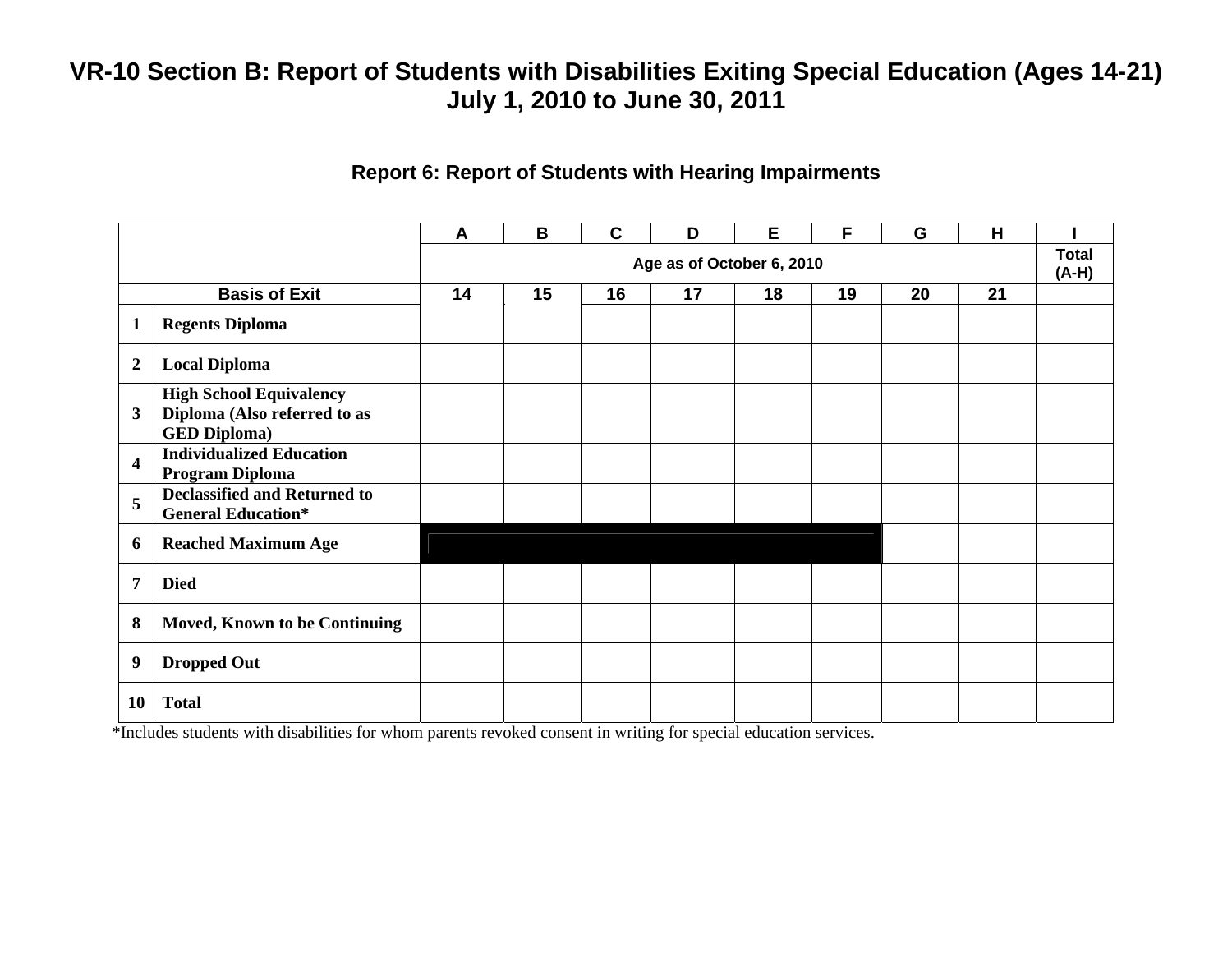#### **Report 7: Report of Students with Speech or Language Impairments**

|                         |                                                                                       | A  | B  | $\mathbf C$ | D                         | Е  | F  | G  | H  |                         |
|-------------------------|---------------------------------------------------------------------------------------|----|----|-------------|---------------------------|----|----|----|----|-------------------------|
|                         |                                                                                       |    |    |             | Age as of October 6, 2010 |    |    |    |    | <b>Total</b><br>$(A-H)$ |
|                         | <b>Basis of Exit</b>                                                                  | 14 | 15 | 16          | 17                        | 18 | 19 | 20 | 21 |                         |
| $\mathbf{1}$            | <b>Regents Diploma</b>                                                                |    |    |             |                           |    |    |    |    |                         |
| $\overline{2}$          | <b>Local Diploma</b>                                                                  |    |    |             |                           |    |    |    |    |                         |
| $\mathbf{3}$            | <b>High School Equivalency</b><br>Diploma (Also referred to as<br><b>GED Diploma)</b> |    |    |             |                           |    |    |    |    |                         |
| $\overline{\mathbf{4}}$ | <b>Individualized Education</b><br>Program Diploma                                    |    |    |             |                           |    |    |    |    |                         |
| 5                       | <b>Declassified and Returned to</b><br><b>General Education*</b>                      |    |    |             |                           |    |    |    |    |                         |
| 6                       | <b>Reached Maximum Age</b>                                                            |    |    |             |                           |    |    |    |    |                         |
| $\overline{7}$          | <b>Died</b>                                                                           |    |    |             |                           |    |    |    |    |                         |
| 8                       | <b>Moved, Known to be Continuing</b>                                                  |    |    |             |                           |    |    |    |    |                         |
| 9                       | <b>Dropped Out</b>                                                                    |    |    |             |                           |    |    |    |    |                         |
| 10                      | <b>Total</b>                                                                          |    |    |             |                           |    |    |    |    |                         |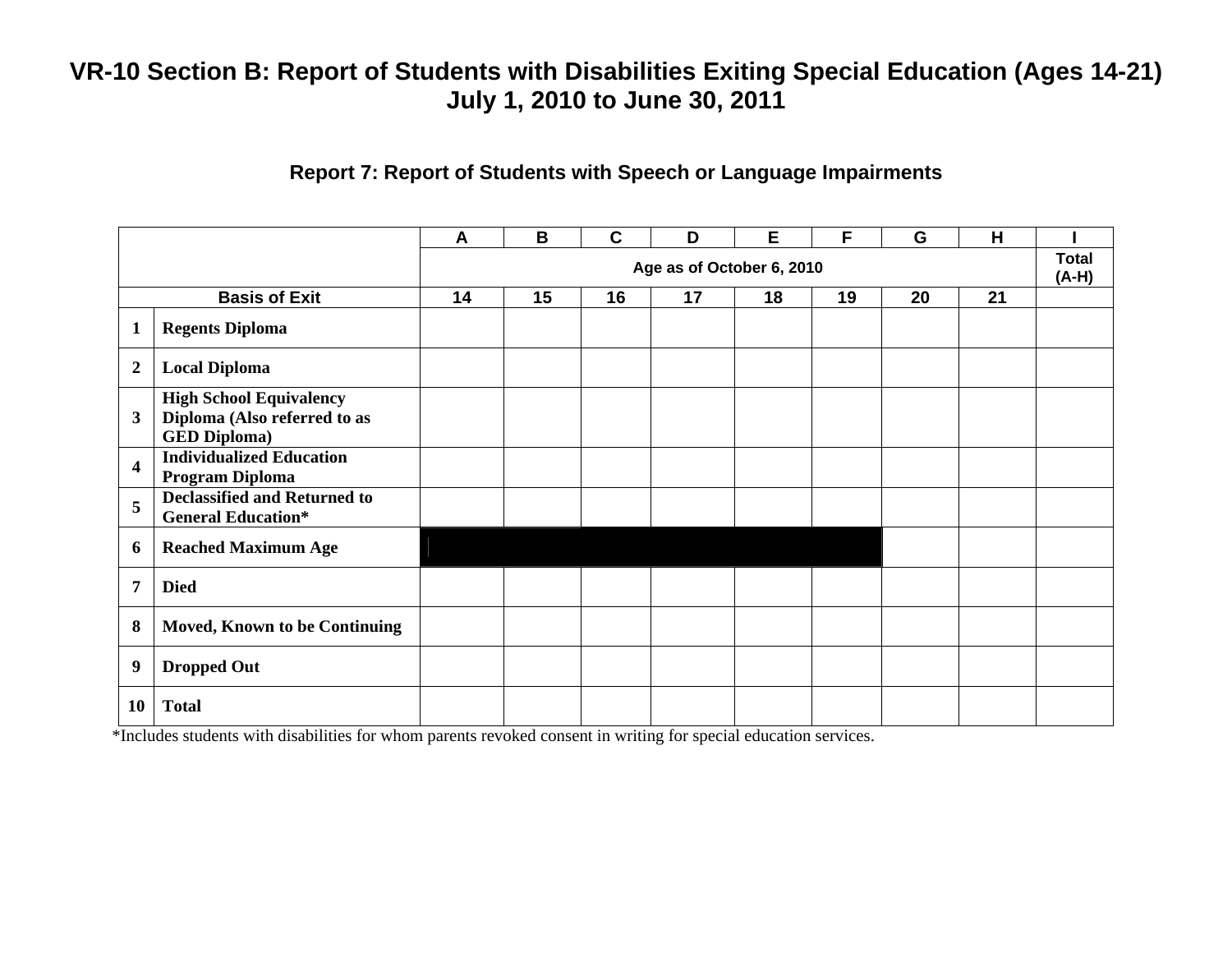### **Report 8: Report of Students with Visual Impairments (includes Blindness)**

|                         |                                                                                       | A  | B  | $\mathbf C$ | D                         | Е  | F  | G  | H  |                         |
|-------------------------|---------------------------------------------------------------------------------------|----|----|-------------|---------------------------|----|----|----|----|-------------------------|
|                         |                                                                                       |    |    |             | Age as of October 6, 2010 |    |    |    |    | <b>Total</b><br>$(A-H)$ |
|                         | <b>Basis of Exit</b>                                                                  | 14 | 15 | 16          | 17                        | 18 | 19 | 20 | 21 |                         |
| $\mathbf{1}$            | <b>Regents Diploma</b>                                                                |    |    |             |                           |    |    |    |    |                         |
| $\boldsymbol{2}$        | <b>Local Diploma</b>                                                                  |    |    |             |                           |    |    |    |    |                         |
| $\mathbf{3}$            | <b>High School Equivalency</b><br>Diploma (Also referred to as<br><b>GED Diploma)</b> |    |    |             |                           |    |    |    |    |                         |
| $\overline{\mathbf{4}}$ | <b>Individualized Education</b><br>Program Diploma                                    |    |    |             |                           |    |    |    |    |                         |
| 5                       | <b>Declassified and Returned to</b><br><b>General Education*</b>                      |    |    |             |                           |    |    |    |    |                         |
| 6                       | <b>Reached Maximum Age</b>                                                            |    |    |             |                           |    |    |    |    |                         |
| 7                       | <b>Died</b>                                                                           |    |    |             |                           |    |    |    |    |                         |
| 8                       | Moved, Known to be Continuing                                                         |    |    |             |                           |    |    |    |    |                         |
| 9                       | <b>Dropped Out</b>                                                                    |    |    |             |                           |    |    |    |    |                         |
| 10                      | <b>Total</b>                                                                          |    |    |             |                           |    |    |    |    |                         |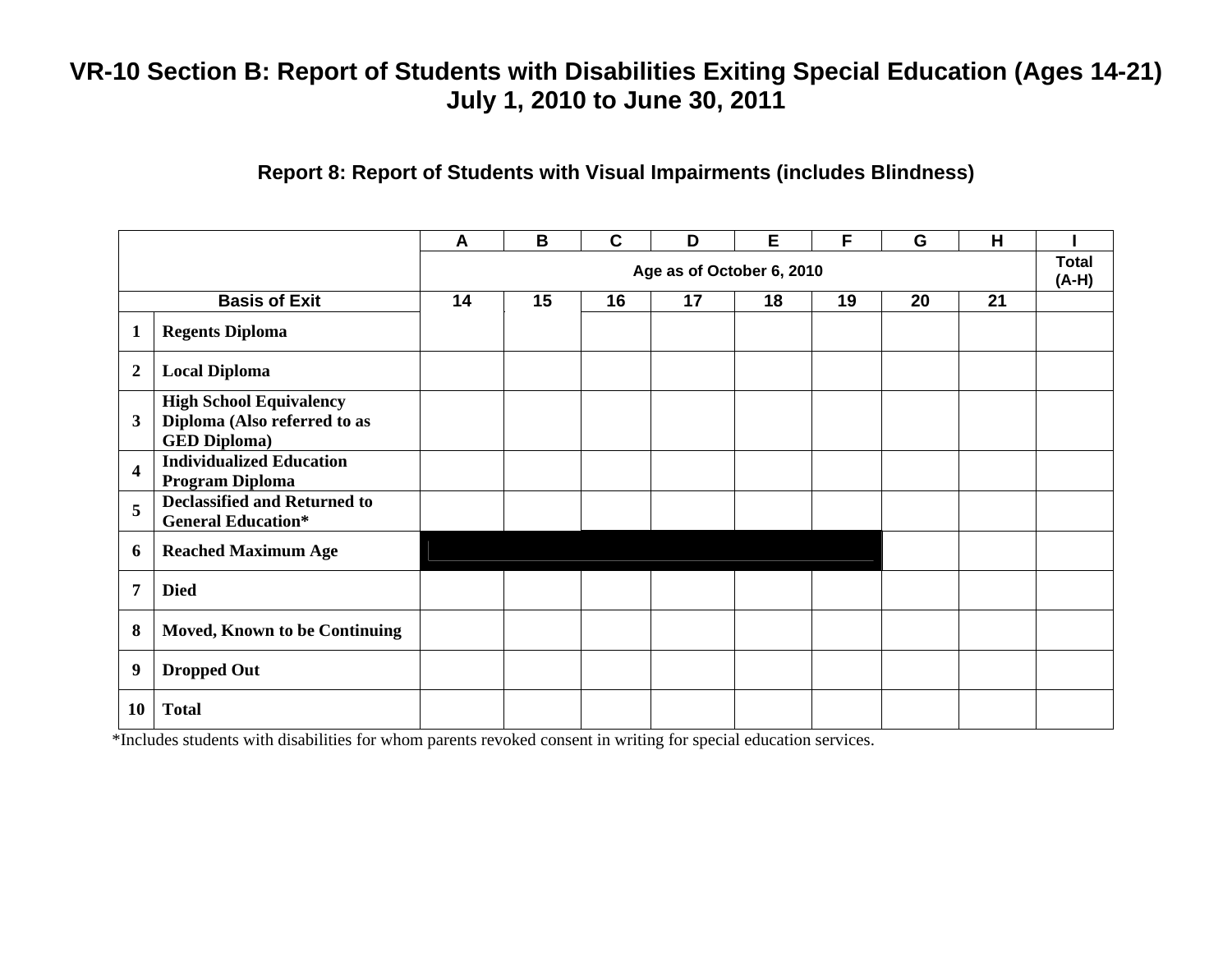### **Report 9: Report of Students with Orthopedic Impairments**

|                         |                                                                                       | A  | B  | $\mathbf c$ | D                         | E  | F  | G  | H  |                         |
|-------------------------|---------------------------------------------------------------------------------------|----|----|-------------|---------------------------|----|----|----|----|-------------------------|
|                         |                                                                                       |    |    |             | Age as of October 6, 2010 |    |    |    |    | <b>Total</b><br>$(A-H)$ |
|                         | <b>Basis of Exit</b>                                                                  | 14 | 15 | 16          | 17                        | 18 | 19 | 20 | 21 |                         |
| $\mathbf{1}$            | <b>Regents Diploma</b>                                                                |    |    |             |                           |    |    |    |    |                         |
| $\boldsymbol{2}$        | <b>Local Diploma</b>                                                                  |    |    |             |                           |    |    |    |    |                         |
| 3                       | <b>High School Equivalency</b><br>Diploma (Also referred to as<br><b>GED Diploma)</b> |    |    |             |                           |    |    |    |    |                         |
| $\overline{\mathbf{4}}$ | <b>Individualized Education</b><br>Program Diploma                                    |    |    |             |                           |    |    |    |    |                         |
| 5                       | <b>Declassified and Returned to</b><br><b>General Education*</b>                      |    |    |             |                           |    |    |    |    |                         |
| 6                       | <b>Reached Maximum Age</b>                                                            |    |    |             |                           |    |    |    |    |                         |
| 7                       | <b>Died</b>                                                                           |    |    |             |                           |    |    |    |    |                         |
| 8                       | <b>Moved, Known to be Continuing</b>                                                  |    |    |             |                           |    |    |    |    |                         |
| 9                       | <b>Dropped Out</b>                                                                    |    |    |             |                           |    |    |    |    |                         |
| 10                      | <b>Total</b>                                                                          |    |    |             |                           |    |    |    |    |                         |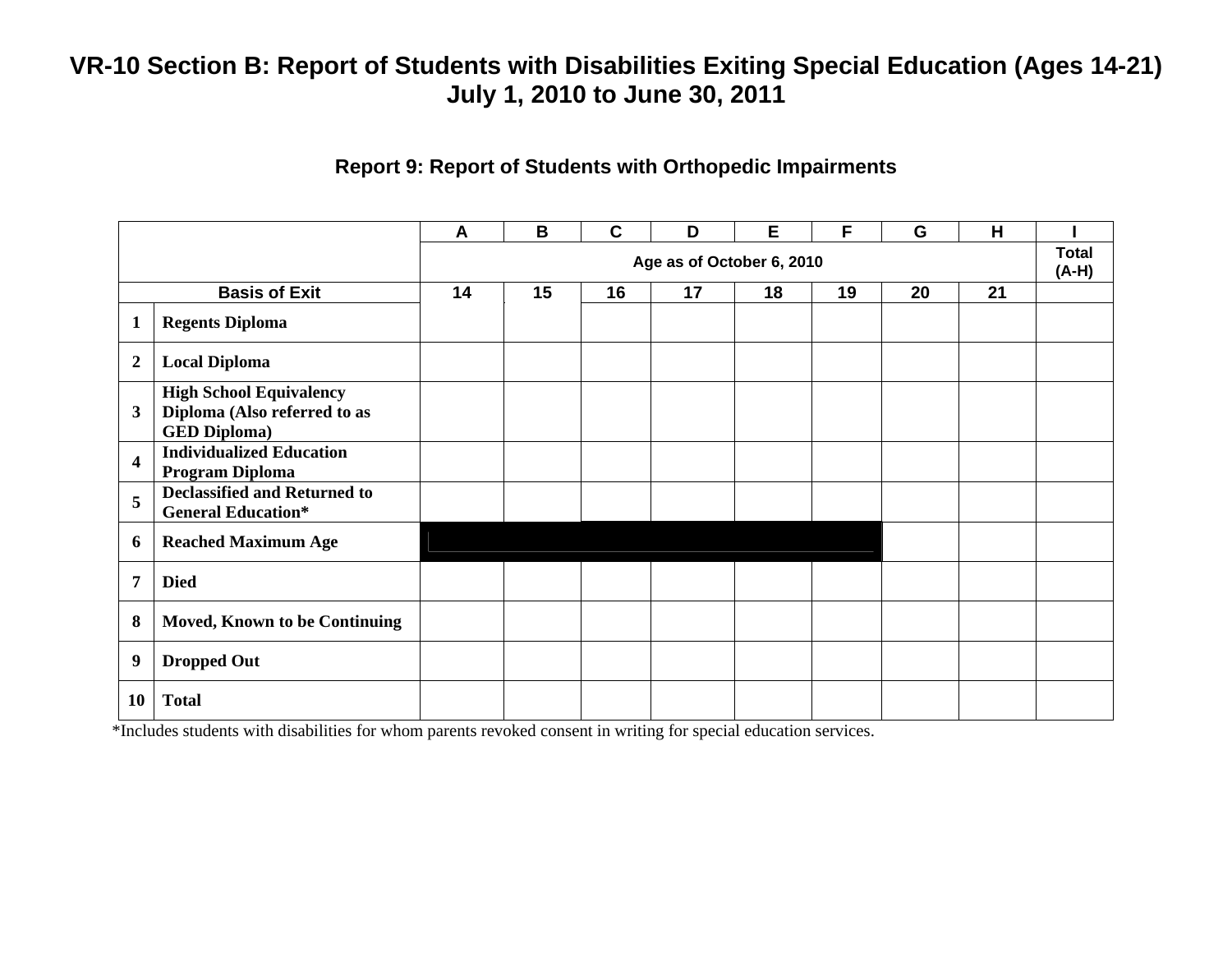#### **Report 10: Report of Students with Other Health Impairments**

|                         |                                                                                       | A  | B  | $\mathbf c$ | D                         | E  | F  | G  | H  |                         |
|-------------------------|---------------------------------------------------------------------------------------|----|----|-------------|---------------------------|----|----|----|----|-------------------------|
|                         |                                                                                       |    |    |             | Age as of October 6, 2010 |    |    |    |    | <b>Total</b><br>$(A-H)$ |
|                         | <b>Basis of Exit</b>                                                                  | 14 | 15 | 16          | 17                        | 18 | 19 | 20 | 21 |                         |
| $\mathbf{1}$            | <b>Regents Diploma</b>                                                                |    |    |             |                           |    |    |    |    |                         |
| $\overline{2}$          | <b>Local Diploma</b>                                                                  |    |    |             |                           |    |    |    |    |                         |
| $\mathbf{3}$            | <b>High School Equivalency</b><br>Diploma (Also referred to as<br><b>GED Diploma)</b> |    |    |             |                           |    |    |    |    |                         |
| $\overline{\mathbf{4}}$ | <b>Individualized Education</b><br>Program Diploma                                    |    |    |             |                           |    |    |    |    |                         |
| 5                       | <b>Declassified and Returned to</b><br><b>General Education*</b>                      |    |    |             |                           |    |    |    |    |                         |
| 6                       | <b>Reached Maximum Age</b>                                                            |    |    |             |                           |    |    |    |    |                         |
| 7                       | <b>Died</b>                                                                           |    |    |             |                           |    |    |    |    |                         |
| 8                       | <b>Moved, Known to be Continuing</b>                                                  |    |    |             |                           |    |    |    |    |                         |
| 9                       | <b>Dropped Out</b>                                                                    |    |    |             |                           |    |    |    |    |                         |
| 10                      | <b>Total</b>                                                                          |    |    |             |                           |    |    |    |    |                         |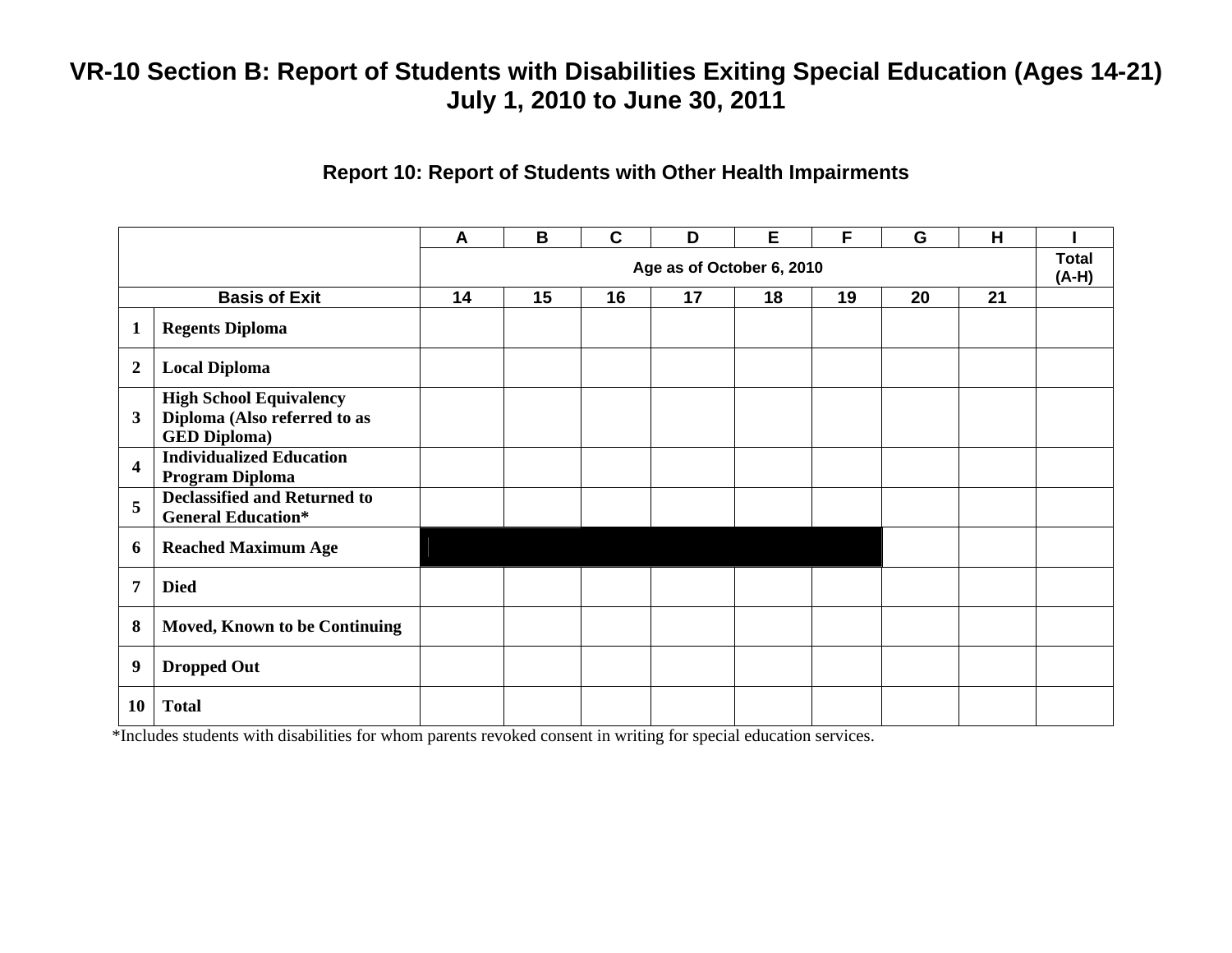#### **Report 11: Report of Students with Multiple Disabilities**

|                         |                                                                                       | A                         | B  | $\mathbf C$ | D  | E  | F  | G  | H  |                         |
|-------------------------|---------------------------------------------------------------------------------------|---------------------------|----|-------------|----|----|----|----|----|-------------------------|
|                         |                                                                                       | Age as of October 6, 2010 |    |             |    |    |    |    |    | <b>Total</b><br>$(A-H)$ |
|                         | <b>Basis of Exit</b>                                                                  | 14                        | 15 | 16          | 17 | 18 | 19 | 20 | 21 |                         |
| $\mathbf{1}$            | <b>Regents Diploma</b>                                                                |                           |    |             |    |    |    |    |    |                         |
| $\overline{2}$          | <b>Local Diploma</b>                                                                  |                           |    |             |    |    |    |    |    |                         |
| $\mathbf{3}$            | <b>High School Equivalency</b><br>Diploma (Also referred to as<br><b>GED Diploma)</b> |                           |    |             |    |    |    |    |    |                         |
| $\overline{\mathbf{4}}$ | <b>Individualized Education</b><br>Program Diploma                                    |                           |    |             |    |    |    |    |    |                         |
| 5                       | <b>Declassified and Returned to</b><br><b>General Education*</b>                      |                           |    |             |    |    |    |    |    |                         |
| 6                       | <b>Reached Maximum Age</b>                                                            |                           |    |             |    |    |    |    |    |                         |
| 7                       | <b>Died</b>                                                                           |                           |    |             |    |    |    |    |    |                         |
| 8                       | <b>Moved, Known to be Continuing</b>                                                  |                           |    |             |    |    |    |    |    |                         |
| 9                       | <b>Dropped Out</b>                                                                    |                           |    |             |    |    |    |    |    |                         |
| 10                      | <b>Total</b>                                                                          |                           |    |             |    |    |    |    |    |                         |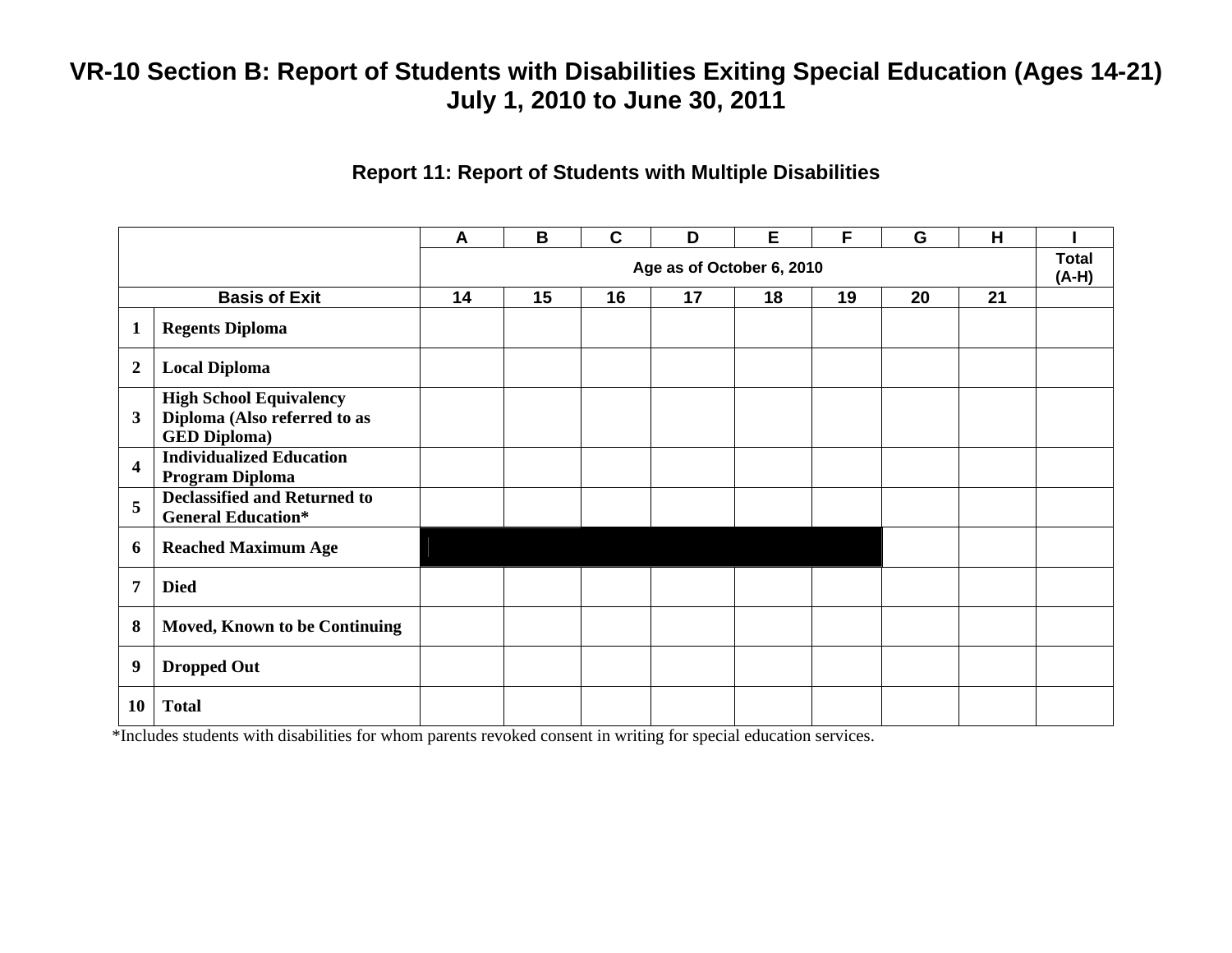#### **Report 12: Report of Students with Deaf-Blindness**

|                         |                                                                                       | $\boldsymbol{A}$ | B                         | $\mathbf c$ | D  | E  | F  | G  | H  |  |
|-------------------------|---------------------------------------------------------------------------------------|------------------|---------------------------|-------------|----|----|----|----|----|--|
|                         |                                                                                       |                  | Age as of October 6, 2010 |             |    |    |    |    |    |  |
|                         | <b>Basis of Exit</b>                                                                  | 14               | 15                        | 16          | 17 | 18 | 19 | 20 | 21 |  |
| $\mathbf{1}$            | <b>Regents Diploma</b>                                                                |                  |                           |             |    |    |    |    |    |  |
| $\boldsymbol{2}$        | <b>Local Diploma</b>                                                                  |                  |                           |             |    |    |    |    |    |  |
| $\mathbf{3}$            | <b>High School Equivalency</b><br>Diploma (Also referred to as<br><b>GED Diploma)</b> |                  |                           |             |    |    |    |    |    |  |
| $\overline{\mathbf{4}}$ | <b>Individualized Education</b><br>Program Diploma                                    |                  |                           |             |    |    |    |    |    |  |
| 5                       | <b>Declassified and Returned to</b><br><b>General Education*</b>                      |                  |                           |             |    |    |    |    |    |  |
| 6                       | <b>Reached Maximum Age</b>                                                            |                  |                           |             |    |    |    |    |    |  |
| 7                       | <b>Died</b>                                                                           |                  |                           |             |    |    |    |    |    |  |
| 8                       | <b>Moved, Known to be Continuing</b>                                                  |                  |                           |             |    |    |    |    |    |  |
| 9                       | <b>Dropped Out</b>                                                                    |                  |                           |             |    |    |    |    |    |  |
| 10                      | <b>Total</b>                                                                          |                  |                           |             |    |    |    |    |    |  |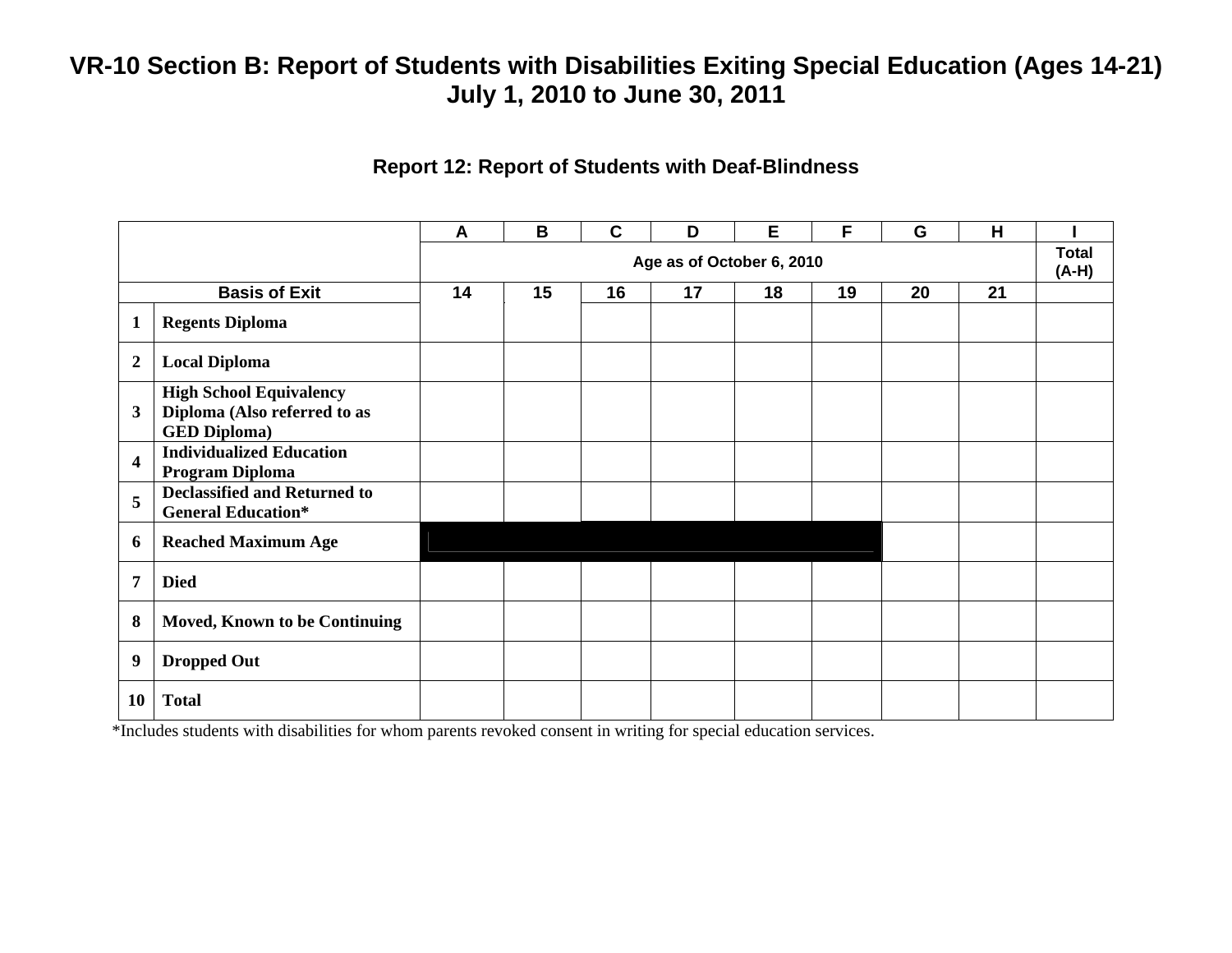#### **Report 13: Report of Students with Traumatic Brain Injury**

|                         |                                                                                       | A  | B                         | $\mathbf c$ | D  | E  | F  | G  | H  |  |  |
|-------------------------|---------------------------------------------------------------------------------------|----|---------------------------|-------------|----|----|----|----|----|--|--|
|                         |                                                                                       |    | Age as of October 6, 2010 |             |    |    |    |    |    |  |  |
|                         | <b>Basis of Exit</b>                                                                  | 14 | 15                        | 16          | 17 | 18 | 19 | 20 | 21 |  |  |
| $\mathbf{1}$            | <b>Regents Diploma</b>                                                                |    |                           |             |    |    |    |    |    |  |  |
| $\overline{2}$          | <b>Local Diploma</b>                                                                  |    |                           |             |    |    |    |    |    |  |  |
| $\mathbf{3}$            | <b>High School Equivalency</b><br>Diploma (Also referred to as<br><b>GED Diploma)</b> |    |                           |             |    |    |    |    |    |  |  |
| $\overline{\mathbf{4}}$ | <b>Individualized Education</b><br>Program Diploma                                    |    |                           |             |    |    |    |    |    |  |  |
| 5                       | <b>Declassified and Returned to</b><br><b>General Education*</b>                      |    |                           |             |    |    |    |    |    |  |  |
| 6                       | <b>Reached Maximum Age</b>                                                            |    |                           |             |    |    |    |    |    |  |  |
| $\overline{7}$          | <b>Died</b>                                                                           |    |                           |             |    |    |    |    |    |  |  |
| 8                       | Moved, Known to be Continuing                                                         |    |                           |             |    |    |    |    |    |  |  |
| 9                       | <b>Dropped Out</b>                                                                    |    |                           |             |    |    |    |    |    |  |  |
| 10                      | <b>Total</b>                                                                          |    |                           |             |    |    |    |    |    |  |  |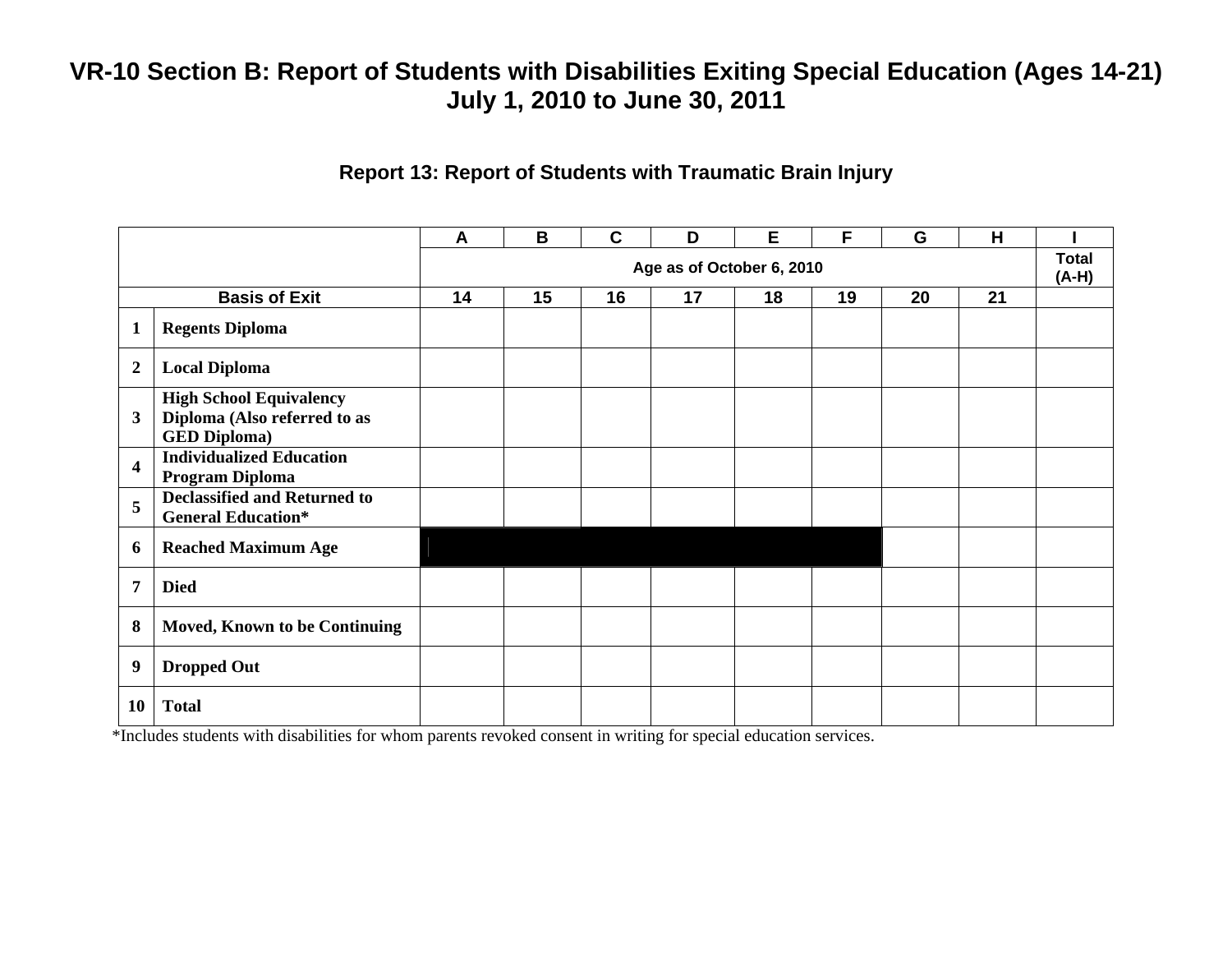### *Report 14: Summary Report of All Disabilities*

|                         |                                                                                       | A                         | B  | C  | D  | Е  | F  | G  | н  | Total (A-H) | J                                                                  | K                                                                           |
|-------------------------|---------------------------------------------------------------------------------------|---------------------------|----|----|----|----|----|----|----|-------------|--------------------------------------------------------------------|-----------------------------------------------------------------------------|
|                         |                                                                                       | Age as of October 6, 2010 |    |    |    |    |    |    |    |             | <b>Total from</b><br>2009-10<br><b>School Year</b><br>VR-10 Report | Percent<br><b>Discrepancy</b><br><b>Between</b><br>2009-10 and<br>2010-11** |
|                         | <b>Basis of Exit</b>                                                                  | 14                        | 15 | 16 | 17 | 18 | 19 | 20 | 21 |             |                                                                    |                                                                             |
| $\mathbf 1$             | <b>Regents Diploma</b>                                                                |                           |    |    |    |    |    |    |    |             |                                                                    |                                                                             |
| $\overline{2}$          | <b>Local Diploma</b>                                                                  |                           |    |    |    |    |    |    |    |             |                                                                    |                                                                             |
| $\mathbf{3}$            | <b>High School Equivalency</b><br>Diploma (Also referred to as<br><b>GED Diploma)</b> |                           |    |    |    |    |    |    |    |             |                                                                    |                                                                             |
| $\overline{\mathbf{4}}$ | <b>Individualized Education</b><br>Program Diploma                                    |                           |    |    |    |    |    |    |    |             |                                                                    |                                                                             |
| 5                       | <b>Declassified and Returned to</b><br><b>General Education*</b>                      |                           |    |    |    |    |    |    |    |             |                                                                    |                                                                             |
| 6                       | <b>Reached Maximum Age</b>                                                            |                           |    |    |    |    |    |    |    |             |                                                                    |                                                                             |
| $\overline{7}$          | <b>Died</b>                                                                           |                           |    |    |    |    |    |    |    |             |                                                                    |                                                                             |
| 8                       | <b>Moved, Known to be Continuing</b>                                                  |                           |    |    |    |    |    |    |    |             |                                                                    |                                                                             |
| 9                       | <b>Dropped Out</b>                                                                    |                           |    |    |    |    |    |    |    |             |                                                                    |                                                                             |
| <b>10</b>               | <b>Total</b>                                                                          |                           |    |    |    |    |    |    |    |             |                                                                    |                                                                             |

\*Includes students with disabilities for whom parents revoked consent in writing for special education services.

\*\*Discrepancies of plus or minus 10 students and 10 percent between 2010-11 and 2009-10 data are identified with an asterisk in Column K. Each identified discrepancy in Column K will require an explanation after data are certified.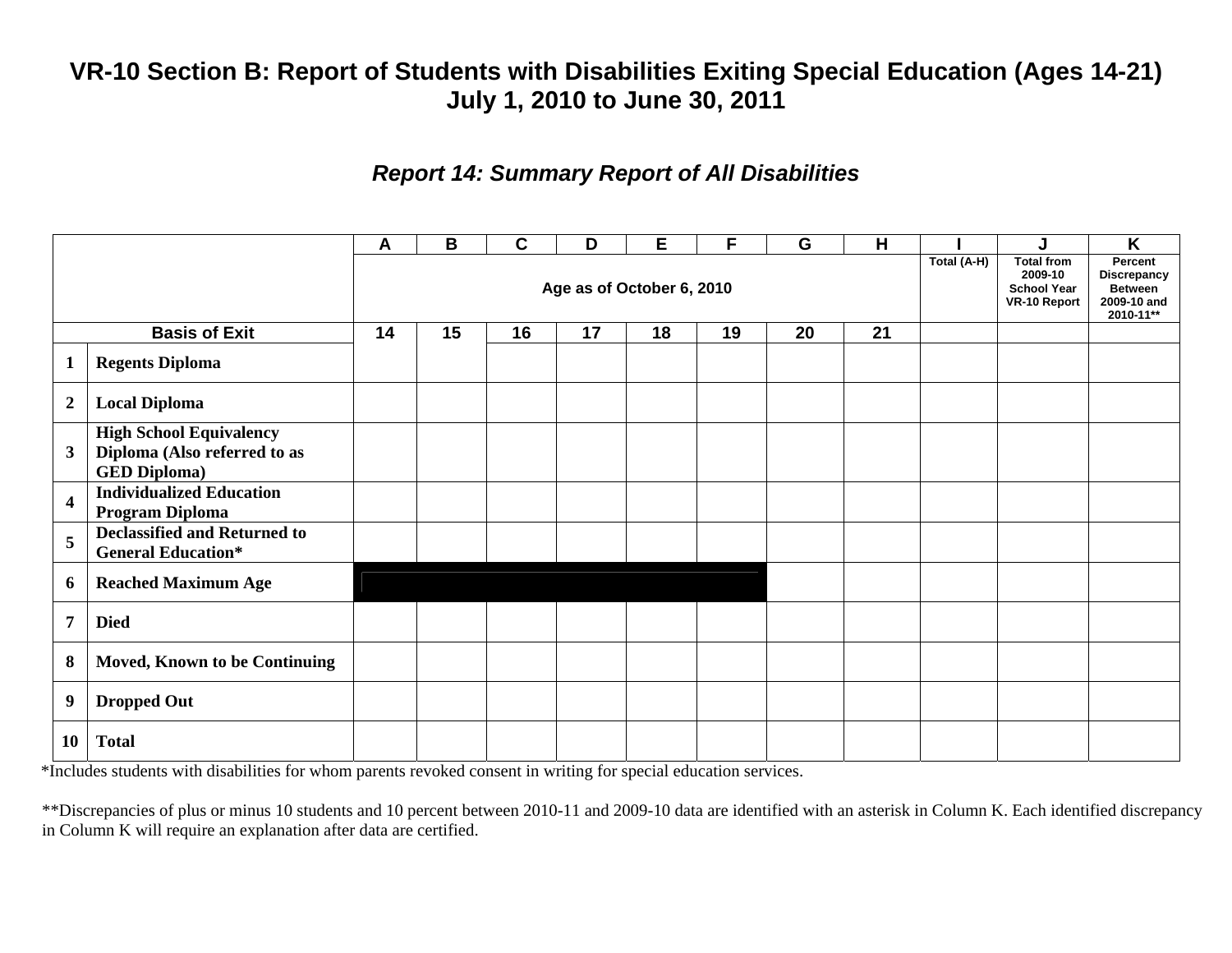### *Report 15A: Summary Report of All Students By Race/Ethnicity*

|                         |                                                                      | A                       | В                                                                  | C                                      | D                                                              | E                                                                                 | F                                      | G                                                   | н                    |
|-------------------------|----------------------------------------------------------------------|-------------------------|--------------------------------------------------------------------|----------------------------------------|----------------------------------------------------------------|-----------------------------------------------------------------------------------|----------------------------------------|-----------------------------------------------------|----------------------|
|                         | <b>Basis of Exit</b>                                                 | ŏ<br>Hispanic<br>Latino | Native (Not of<br>Indian/Alaska<br>American<br>Hispanic<br>Origin) | ð<br>Hispanic<br>Asian (Not<br>Origin) | American (Not<br>of Hispanic<br>Black or<br>African<br>Origin) | Other Pacific<br>Islander (Not<br>Hawaiian or<br>of Hispanic<br>Origin)<br>Native | ð<br>Hispanic<br>White (not<br>origin) | Races (Not of<br>Two or More<br>Hispanic<br>Origin) | <b>Total by Race</b> |
| 1                       | <b>Regents Diploma</b>                                               |                         |                                                                    |                                        |                                                                |                                                                                   |                                        |                                                     |                      |
| $\boldsymbol{2}$        | <b>Local Diploma</b>                                                 |                         |                                                                    |                                        |                                                                |                                                                                   |                                        |                                                     |                      |
| $\overline{\mathbf{3}}$ | High School Equivalency Diploma (Also<br>referred to as GED Diploma) |                         |                                                                    |                                        |                                                                |                                                                                   |                                        |                                                     |                      |
| 4                       | <b>Individualized Education Program Diploma</b>                      |                         |                                                                    |                                        |                                                                |                                                                                   |                                        |                                                     |                      |
| 5                       | <b>Declassified and Returned to General</b><br>Education*            |                         |                                                                    |                                        |                                                                |                                                                                   |                                        |                                                     |                      |
| 6                       | <b>Reached Maximum Age</b>                                           |                         |                                                                    |                                        |                                                                |                                                                                   |                                        |                                                     |                      |
| $\overline{7}$          | <b>Died</b>                                                          |                         |                                                                    |                                        |                                                                |                                                                                   |                                        |                                                     |                      |
| 8                       | <b>Moved, Known to be Continuing</b>                                 |                         |                                                                    |                                        |                                                                |                                                                                   |                                        |                                                     |                      |
| 9                       | <b>Dropped Out</b>                                                   |                         |                                                                    |                                        |                                                                |                                                                                   |                                        |                                                     |                      |
| <b>10</b>               | <b>Total</b>                                                         |                         |                                                                    |                                        |                                                                |                                                                                   |                                        |                                                     |                      |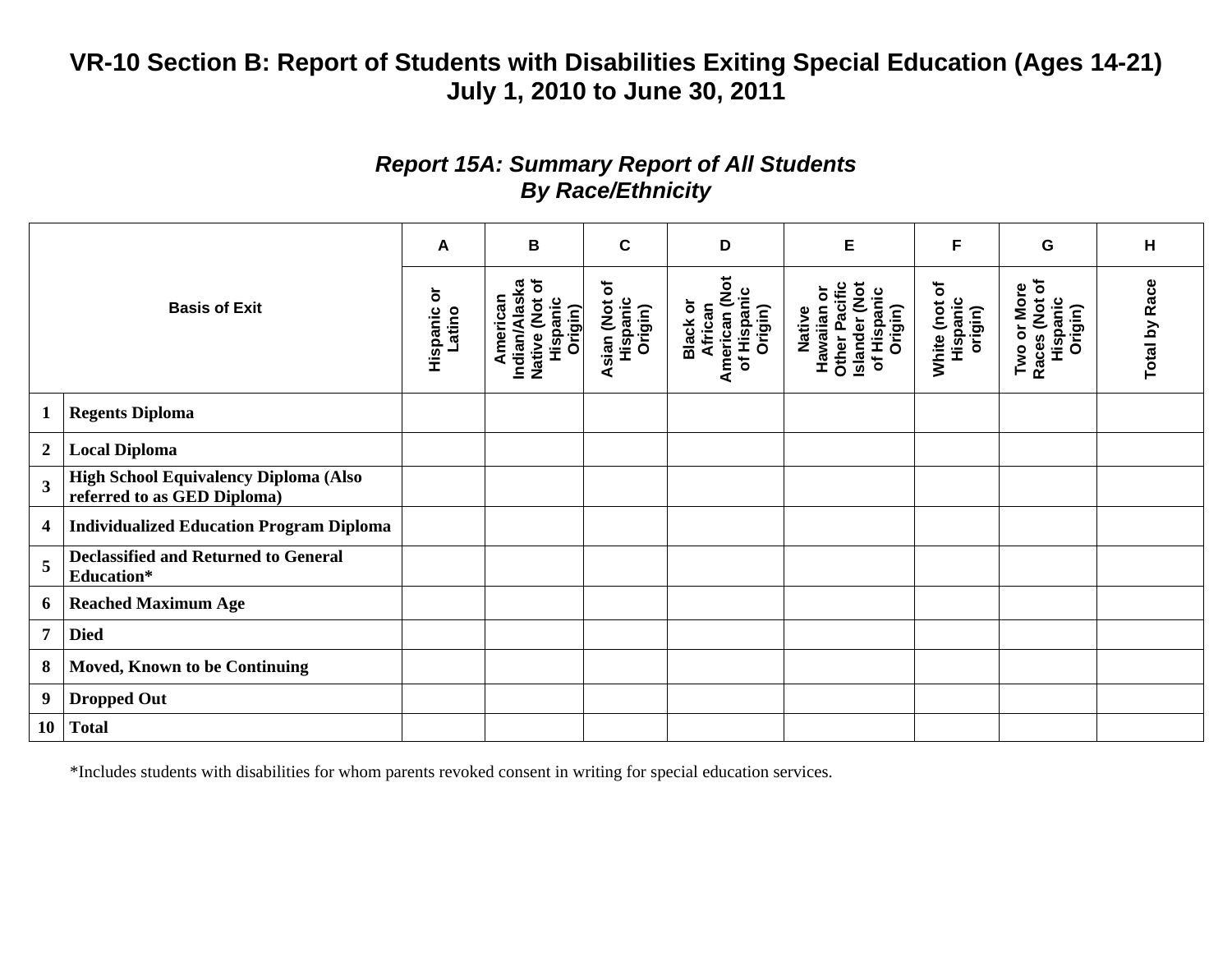### *Report 15B: Summary Report of All Students By Gender and Limited English Proficient Status*

| <b>Basis of Exit</b>    |                                                                                       | A    | B             | $\mathbf C$                      | D                                 | Е        | F                                    |
|-------------------------|---------------------------------------------------------------------------------------|------|---------------|----------------------------------|-----------------------------------|----------|--------------------------------------|
|                         |                                                                                       |      | <b>Gender</b> |                                  | <b>Limited English Proficient</b> |          |                                      |
|                         |                                                                                       | Male | Female        | <b>Total by</b><br><b>Gender</b> | LEP - Yes                         | LEP - No | <b>Total by LEP</b><br><b>Status</b> |
| $\mathbf{1}$            | <b>Regents Diploma</b>                                                                |      |               |                                  |                                   |          |                                      |
| $\boldsymbol{2}$        | <b>Local Diploma</b>                                                                  |      |               |                                  |                                   |          |                                      |
| 3                       | <b>High School Equivalency</b><br>Diploma (Also referred to as<br><b>GED Diploma)</b> |      |               |                                  |                                   |          |                                      |
| $\overline{\mathbf{4}}$ | <b>Individualized Education</b><br>Program Diploma                                    |      |               |                                  |                                   |          |                                      |
| 5                       | <b>Declassified and Returned to</b><br><b>General Education*</b>                      |      |               |                                  |                                   |          |                                      |
| 6                       | <b>Reached Maximum Age</b>                                                            |      |               |                                  |                                   |          |                                      |
| 7                       | <b>Died</b>                                                                           |      |               |                                  |                                   |          |                                      |
| 8                       | Moved, Known to be<br><b>Continuing</b>                                               |      |               |                                  |                                   |          |                                      |
| 9                       | <b>Dropped Out</b>                                                                    |      |               |                                  |                                   |          |                                      |
| <b>10</b>               | <b>Total</b>                                                                          |      |               |                                  |                                   |          |                                      |